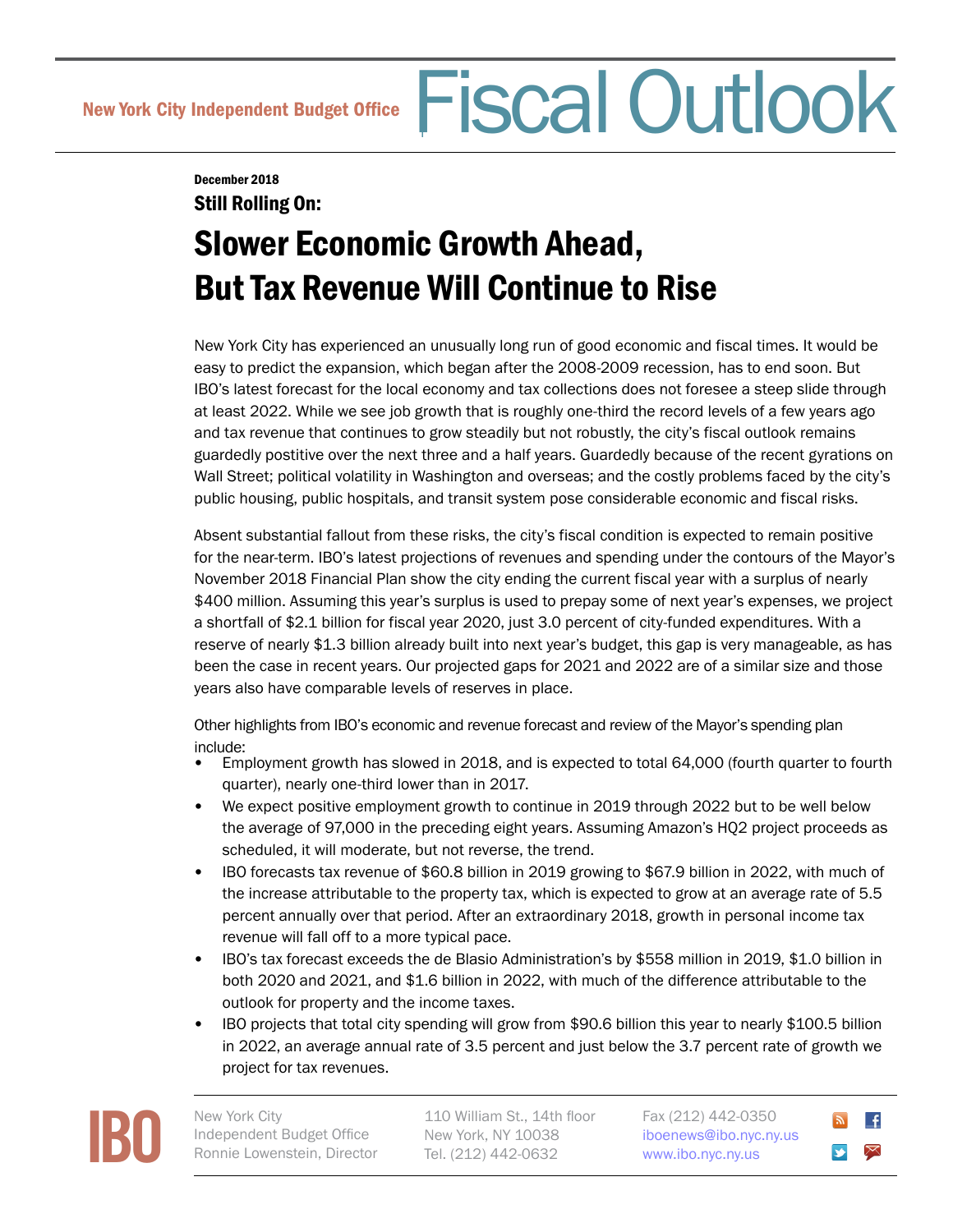- As in past years, much of the growth in city spending is concentrated in just a few areas of the budget. We estimate that the cost of health care for city employees will rise from \$6.7 billion in 2019 to \$8.1 billion in 2022, an increase of nearly 7 percent.
- IBO projects city spending will exceed the amount budgeted by the Mayor by \$205 million this year and \$363 million next year. Much of the difference is in our estimate of the cost of providing shelter for the homeless and overtime expenses for police and firefighters.

#### Economic Outlook

IBO's outlook for the U.S. economy for the next two years is little changed from our forecast in May. We expect consumer spending to continue fueling the economic expansion, but economic growth will slow, from a projected 2.9 percent in 2018, to 2.6 percent and 1.8 percent in 2019 and 2020, respectively. (In our discussion of the economic outlook, years refer to calendar years and monthly and quarterly data are seasonally adjusted.) An increasingly tight labor market is expected to further reduce the unemployment rate, from an already low average of 3.9 percent this year to 3.4 percent on average in 2019, but also constrain growth and increase inflationary pressures. Incorporated into the forecast are the effects of the federal tax changes enacted at the end of 2017 and spending increases agreed to this past March, both of which provide a fiscal stimulus through 2019 and upward pressure on interest rates due to the swelling of the federal debt.

Looking at the local economy, which is now nine years into a record expansion, New York City employment growth has slowed in 2018 and is expected to weaken further in the years through 2022. We expect this weaker job growth to be accompanied by slower growth in wages and

personal income and continued weakness in the markets for commercial and (especially) residential real estate. Amazon's HQ2 project, which we assume will roll out as scheduled, moderates but does not reverse the trend toward slower job growth. Near-term growth is strong enough to drop the city unemployment rate even further, from 4.0 percent in October 2018 to an average of 3.7 percent in 2019.

U.S. Economy. The U.S. economy has been growing for nine and a half years and IBO expects growth will continue through 2019, which would make the current economic expansion the longest in the post-World War II era. The strong labor market, which has reduced the unemployment rate to its lowest level in 49 years, continues to fuel consumer demand and the economy's production of goods and services. Adding to overall demand and economic growth is the fiscal stimulus generated by federal tax cuts and spending increases. Real (inflation-adjusted) gross domestic product (GDP) growth accelerated in 2018; for the full year IBO forecasts 2.9 percent growth followed by slightly slower growth of 2.6 percent for 2019. With the economy already operating with little slack in labor markets, inflationary pressures mounting, and continued tightening of monetary policy, U.S. economic growth is expected to slow considerably in 2020, before picking up modestly in 2021 and 2022.

By most measures, the U.S. economy has performed exceptionally well this past year. In the first three quarters of 2018 real GDP grew 2.8 percent on an annual basis, and IBO forecasts 2.9 percent growth for the year as a whole up from 2.2 percent growth in 2017. The long economic expansion has attracted more people into the labor force, increasing output, employment, and consumer spending. The economy is on track to add 2.5 million jobs by the end

| <b>Total Revenue and Expenditure Projections</b><br>Dollars in millions               |                |            |            |            |                       |
|---------------------------------------------------------------------------------------|----------------|------------|------------|------------|-----------------------|
|                                                                                       | 2019           | 2020       | 2021       | 2022       | <b>Average Change</b> |
|                                                                                       |                |            |            |            |                       |
| <b>Total Revenue</b>                                                                  | \$90,964       | \$92,780   | \$95,574   | \$98,263   | 2.6%                  |
| <b>Total Taxes</b>                                                                    | 60.826         | 63.167     | 65.628     | 67.903     | 3.7%                  |
| <b>Total Expenditures</b>                                                             | 90.577         | 95.297     | 98.397     | 100.461    | 3.5%                  |
| <b>IBO Revenue Less Expenditures</b>                                                  | \$386          | ( \$2,518) | ( \$2,823) | ( \$2,198) |                       |
| IBO Prepayment Adjustment 2019/2020                                                   | (386)          | 386        |            |            |                       |
| <b>IBO Surplus/(Gap) Projections</b>                                                  | $\blacksquare$ | ( \$2,132) | ( \$2,823) | ( \$2,198) |                       |
| <b>Adjusted for Prepayments and Debt Defeasances:</b>                                 |                |            |            |            |                       |
| <b>Total Expenditures</b>                                                             | \$94,633       | \$95,817   | \$98,397   | \$100.461  | 2.0%                  |
| <b>City-Funded Expenditures</b>                                                       | \$69,795       | \$71,378   | \$73,623   | \$75,248   | 2.5%                  |
| NOTE: Figures may not add due to rounding Average annual change for 2019 through 2022 |                |            |            |            |                       |

### Total Revenue and Expenditure Projections

NOTE: Figures may not add due to rounding. Average annual change for 2019 through 2022.

*New York City Independent Budget Office*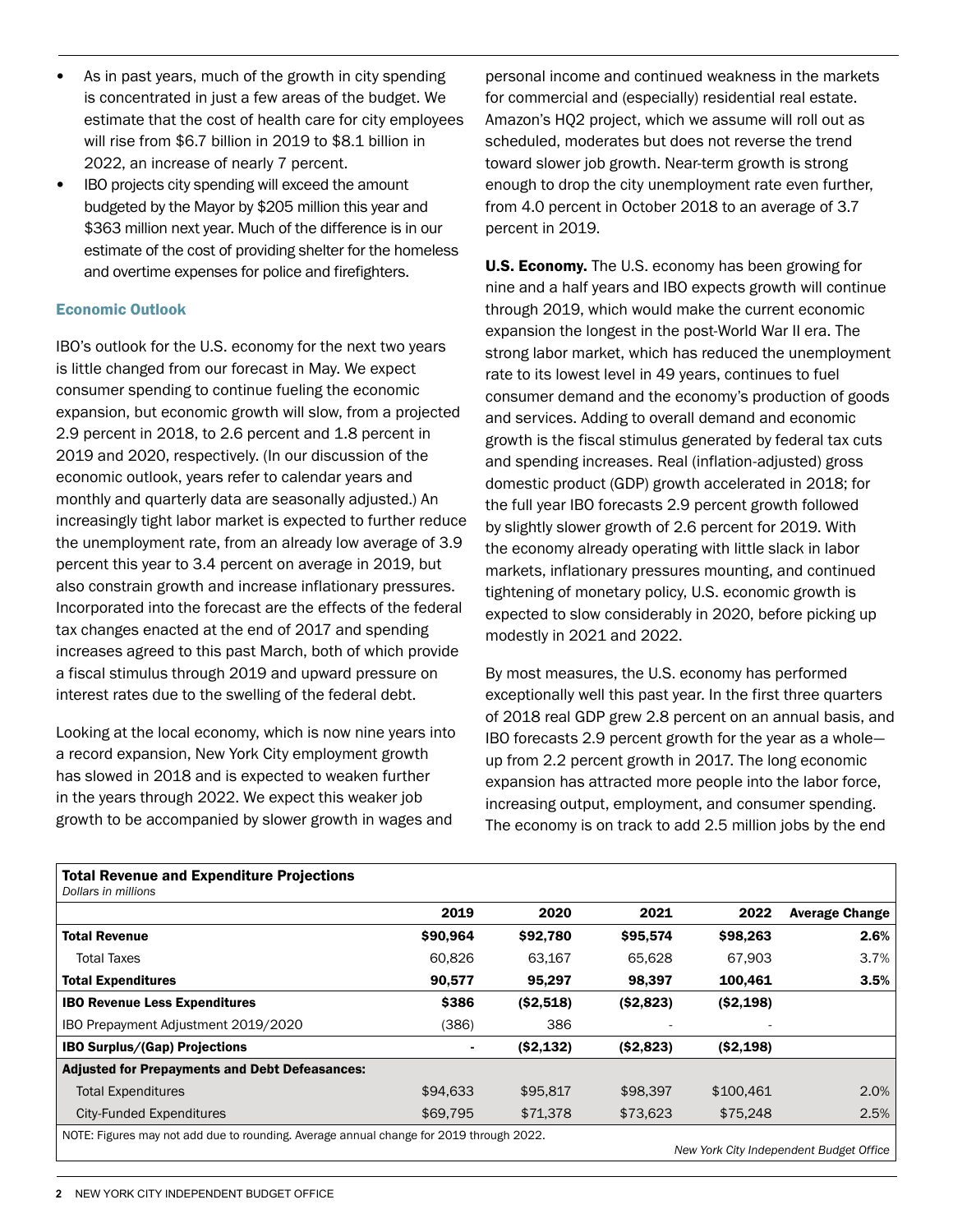| IBO versus Mayor's Office of Management and Budget Economic Forecasts |         |         |         |         |       |         |  |  |
|-----------------------------------------------------------------------|---------|---------|---------|---------|-------|---------|--|--|
|                                                                       | 2017    | 2018    | 2019    | 2020    | 2021  | 2022    |  |  |
| <b>National Economy</b>                                               |         |         |         |         |       |         |  |  |
| Real GDP Growth                                                       |         |         |         |         |       |         |  |  |
| <b>IBO</b>                                                            | 2.2     | 2.9     | 2.6     | 1.8     | 2.0   | 2.3     |  |  |
| OMB                                                                   | 2.2     | 2.9     | 2.7     | 2.0     | 1.7   | $1.7\,$ |  |  |
| Inflation Rate                                                        |         |         |         |         |       |         |  |  |
| <b>IBO</b>                                                            | 2.1     | 2.5     | 2.3     | 2.0     | 2.2   | 2.2     |  |  |
| OMB                                                                   | 2.1     | 2.5     | 2.4     | 2.5     | 2.3   | 2.3     |  |  |
| Personal Income Growth                                                |         |         |         |         |       |         |  |  |
| <b>IBO</b>                                                            | 4.4     | 4.6     | 4.9     | 4.1     | 3.6   | 4.2     |  |  |
| OMB                                                                   | 4.4     | 4.5     | 4.8     | 4.8     | 4.5   | 4.4     |  |  |
| Unemployment Rate                                                     |         |         |         |         |       |         |  |  |
| <b>IBO</b>                                                            | 4.3     | 3.9     | 3.4     | 3.8     | 4.7   | 5.0     |  |  |
| OMB                                                                   | 4.4     | 3.8     | 3.4     | 3.5     | 3.7   | 3.9     |  |  |
| 10-Year Treasury Bond Rate                                            |         |         |         |         |       |         |  |  |
| <b>IBO</b>                                                            | 2.3     | 3.0     | 3.5     | 3.5     | 3.9   | 4.3     |  |  |
| OMB                                                                   | 2.3     | 2.9     | 3.3     | 3.5     | 3.6   | 3.5     |  |  |
| <b>Federal Funds Rate</b>                                             |         |         |         |         |       |         |  |  |
| <b>IBO</b>                                                            | 1.0     | 1.8     | 2.9     | 3.4     | 3.2   | 2.8     |  |  |
| OMB                                                                   | 1.0     | 1.8     | 2.8     | 3.4     | 3.4   | 3.4     |  |  |
| <b>New York City Economy</b>                                          |         |         |         |         |       |         |  |  |
| Nonfarm New Jobs (thousands)                                          |         |         |         |         |       |         |  |  |
| IBO (Q4 to Q4)                                                        | 93.8    | 64.0    | 55.5    | 33.4    | 42.9  | 47.2    |  |  |
| IBO (annual average)                                                  | 81.0    | 70.9    | 65.1    | 41.4    | 37.9  | 46.9    |  |  |
| OMB (annual average)                                                  | 81.0    | 66.5    | 62.0    | 53.5    | 47.4  | 37.2    |  |  |
| Nonfarm Employment Growth                                             |         |         |         |         |       |         |  |  |
| IBO (Q4 to Q4)                                                        | 2.1     | 1.4     | 1.2     | 0.7     | 0.7   | 0.7     |  |  |
| IBO (annual average)                                                  | 1.9     | 1.6     | 1.4     | 0.9     | 0.8   | 1.0     |  |  |
| OMB (annual average)                                                  | 1.9     | 1.5     | $1.4\,$ | 1.2     | $1.0$ | 0.8     |  |  |
| Inflation Rate (CPI-U-NY)                                             |         |         |         |         |       |         |  |  |
| <b>IBO</b>                                                            | $2.0\,$ | $2.0\,$ | 2.4     | $2.1\,$ | 2.4   | $2.6\,$ |  |  |
| OMB                                                                   | 2.0     | 2.1     | 2.4     | 2.5     | 2.4   | 2.4     |  |  |
| Personal Income (\$ billions)                                         |         |         |         |         |       |         |  |  |
| <b>IBO</b>                                                            | 604.3   | 639.3   | 656.1   | 672.3   | 696.4 | 726.3   |  |  |
| OMB                                                                   | 570.5   | 593.4   | 617.0   | 640.2   | 663.0 | 686.1   |  |  |
| Personal Income Growth                                                |         |         |         |         |       |         |  |  |
| <b>IBO</b>                                                            | $7.2\,$ | $5.8\,$ | 2.6     | 2.5     | 3.6   | 4.3     |  |  |
| OMB                                                                   | 4.2     | 4.0     | 4.0     | 3.8     | 3.6   | 3.5     |  |  |
| Manhattan Office Rents (\$/sq.ft)                                     |         |         |         |         |       |         |  |  |
| <b>IBO</b>                                                            | 79.3    | 79.8    | 83.0    | 84.5    | 87.2  | 88.4    |  |  |
| OMB                                                                   | 79.0    | 78.5    | 83.5    | 86.5    | 89.6  | 92.4    |  |  |

SOURCE: IBO; Mayor's Office of Management and Budget

NOTES: Rates reflect year-over-year percentage changes except for unemployment, 10-Year Treasury Bond Rate, Federal Funds Rate, and Manhattan Office Rents. The local price index for urban consumers (CPI-U-NY) covers the New York/Northern New Jersey region. Personal income is nominal. *New York CIty Independent Budget Office*

of the year—boosting employment 1.7 percent over 2017. This employment growth is remarkable given the tightness of the labor market. The unemployment rate has declined

in each of the last three quarters to reach 3.7 percent in September through November, its lowest level since 1969.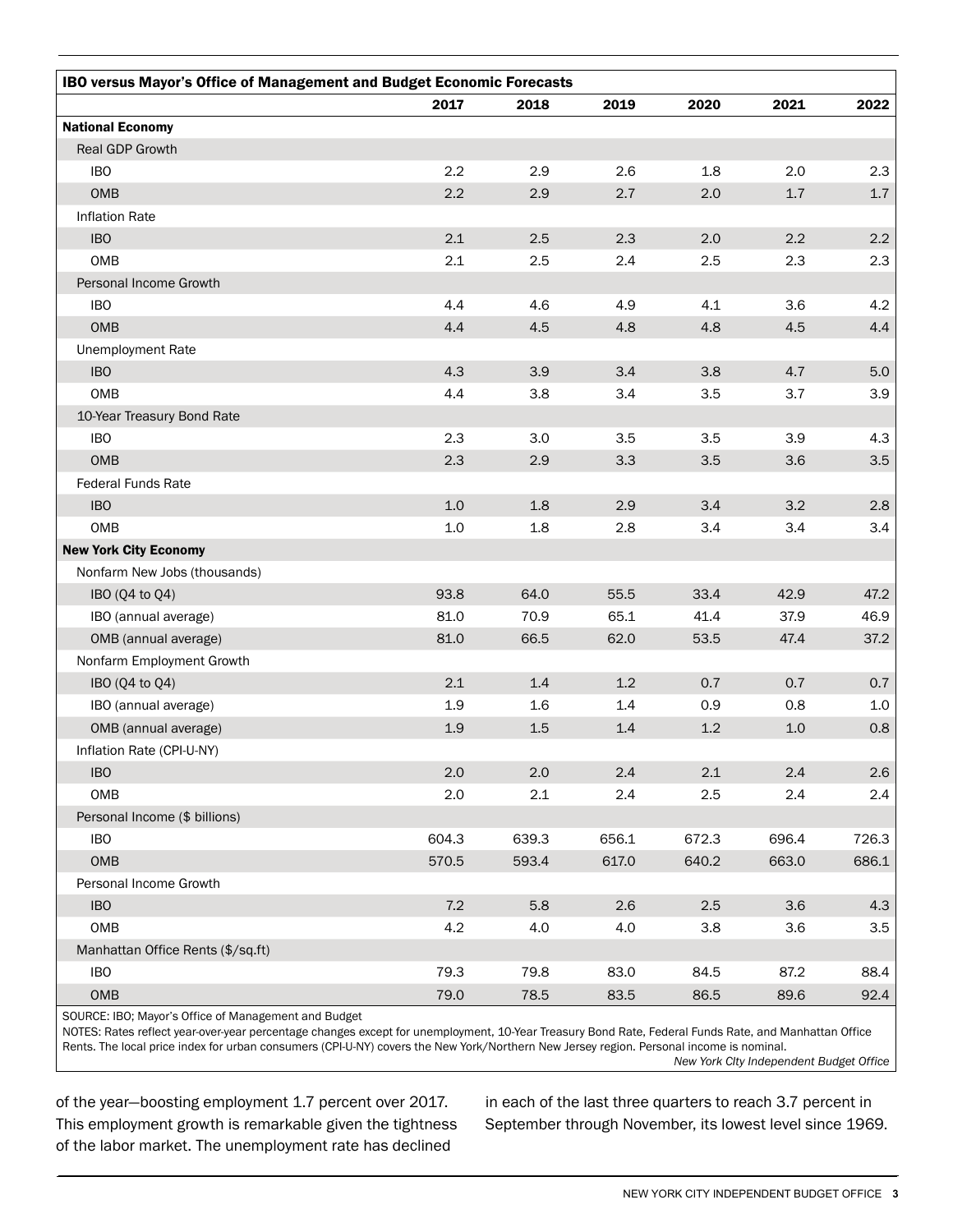Throughout 2018 the unemployment rate has been well below what most economists consider to be full employment, the threshold under which labor markets are tight enough to spur inflation. Inflationary pressures have been building and real wages are rising, albeit modestly. For 2018, IBO forecasts that inflation, as measured by the consumer price index, will average 2.5 percent, up from 1.5 percent and 2.1 percent in 2016 and 2017, respectively.

Consumer demand has been the primary driver of the current economic expansion, fueled by strong growth in employment, low debt burdens, and rising asset prices. Monetary policy has kept interest rates low, leaving the household sector's debt-service burdens, the share of aftertax income required to stay current on debt obligations, at historic lows. Rising housing prices and—until recently record highs on Wall Street have swelled the wealth of many households, increasing their willingness to spend.

Economic growth has accelerated in 2018, stimulated by expansionary federal fiscal policies, a combination of tax cuts enacted in December 2017 with the Tax Cuts and Jobs Act (TCJA) and \$300 billion of spending increases that lawmakers agreed to in March 2018. After-tax income of households has increased, and in the first three quarters of 2018 retail sales grew at one of the fastest rates during the current expansion—5.4 percent over the same period in 2017. Similarly, after-tax corporate profits have been rising at their fastest rate since 2012, and to the extent that they have been capitalized in stock prices, wealth effects have also increased. The combination, however, of TCJA's tax cuts and legislated spending increases are expected to swell the federal deficit, which is likely to breach \$1 trillion, nearly 5 percent of GDP, in the current federal fiscal year ending September 30, 2019.

Although the tax cuts have initially spurred growth, given that the economy is already at or near full employment the added demand from households, businesses, and the government is likely to have more of an impact on prices than on economic output, add considerably to the federal government's deficits and debt load, and drive up longterm interest rates. While lower taxes would encourage businesses to invest, increases in long-term interest rates would have the opposite effect, negating much of the potential impact of the stimulus.

Though the fiscal stimulus will continue into 2019 and on balance add to real GDP, its effects will gradually diminish, leading to slower growth in the future. IBO forecasts that real GDP growth will slow to 2.6 percent in 2019. Further

declines in the unemployment rate and other resource constraints will limit growth, and inflationary pressures will mount. With inflation averaging 2.5 percent this year (through November), somewhat above the 2.0 percent rate it considers optimal, the Federal Reserve System, or Fed, has signaled its intention to continue to raise the federal funds rate (the rate at which banks lend funds overnight to other banks) by small amounts in order to keep inflation in check. IBO anticipates several 0.25 percent rate increases in 2019, with the federal funds rate averaging 2.9 percent in 2019, compared with 1.8 percent in 2018. We project that a combination of Fed policy and slower growth will gradually push inflation back towards the Fed's target to a projected 2.3 percent in 2019 and 2.0 percent in 2020.

With the boost from fiscal stimulus largely exhausted by the end of 2019, economic growth is expected to slow further through the middle of 2020, and IBO forecasts 1.8 percent real GDP growth for the year as a whole. We assume that the Fed will continue to increase the federal funds rate in 2020, to a projected 3.4 percent on average for the year. Slower growth will curtail inflation, which is projected to average 2.0 percent (the Fed's target rate) in 2020, and the unemployment rate will gradually increase to a still low 3.8 percent on average. Growth is expected to remain modest in 2021 and 2022—with real GDP growth of 2.0 percent and 2.3 percent, respectively.

IBO's forecast does not assume any near-term change to federal fiscal policy to reduce the ballooning budget deficit. Similarly, we do not anticipate any additional fiscal stimulus in the next two years. The recent midterm elections resulted in a Congress divided along party lines, making it unlikely that both sides of the aisle will agree to deficit-financed tax cuts or to make permanent the recent personal income tax cuts that are scheduled to sunset in 2025.

The forecast is also premised on the Federal Reserve System being able to successfully raise interest rates and unwind quantitative easing (the central bank's unconventional policy of purchasing securities during the Great Recession) just enough to slow economic growth and tame inflation, but not so much as to substantially reduce business investment, consumer spending, or rapidly deflate asset prices. By putting upward pressure on inflation and interest rates, the fiscal stimulus makes meeting this challenge that much more difficult.

Finally, IBO's forecast is based on the assumption that there will be no external shocks to the U.S. economy, such as a major downturn in the global economy or a sudden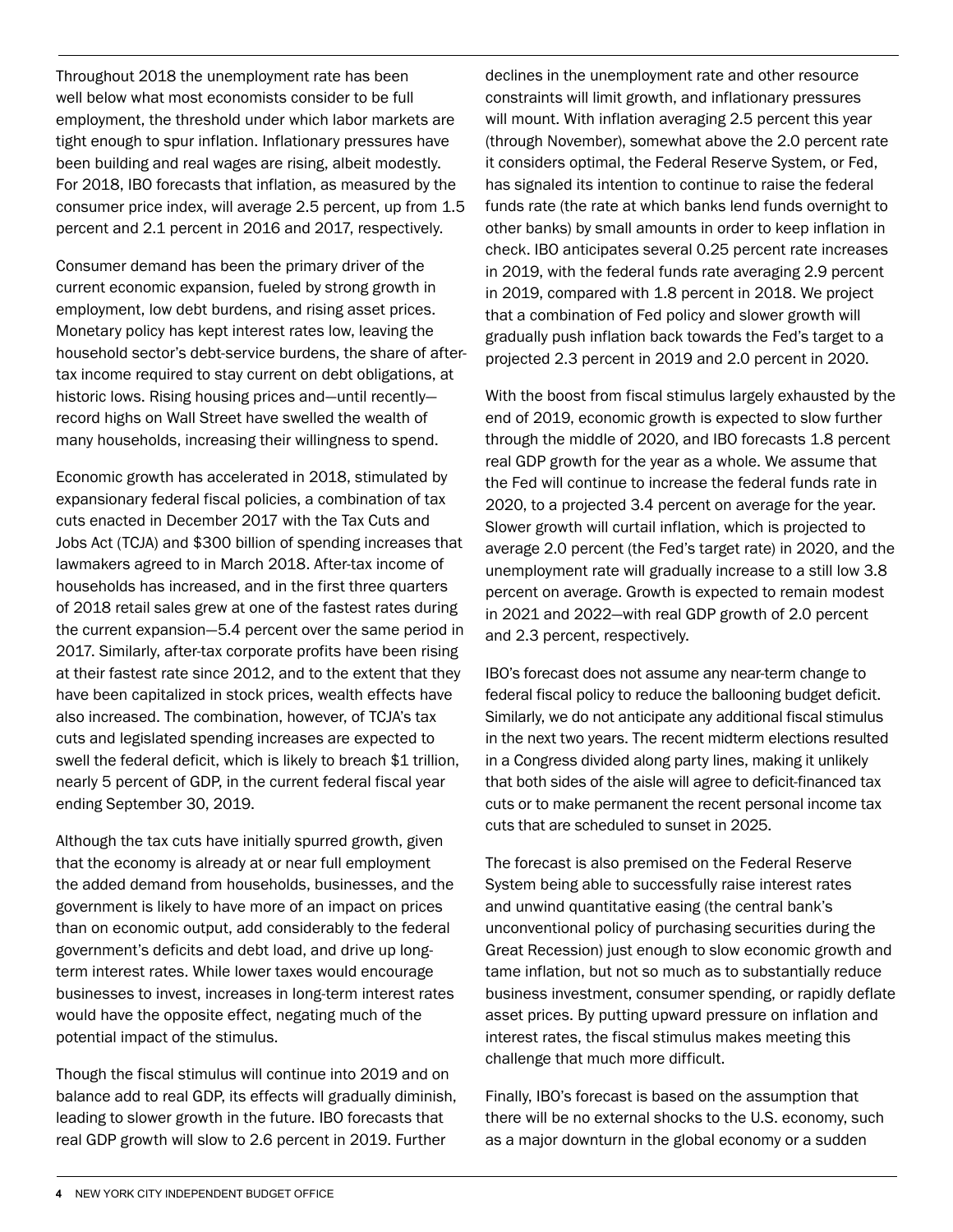| <b>New York City Employment Growth</b><br>Q4 over Q4 change in thousands |                |       |       |       |                 |       |       |       |       |       |
|--------------------------------------------------------------------------|----------------|-------|-------|-------|-----------------|-------|-------|-------|-------|-------|
|                                                                          | <b>History</b> |       |       |       | <b>Forecast</b> |       |       |       |       |       |
|                                                                          | 2013           | 2014  | 2015  | 2016  | 2017            | 2018  | 2019  | 2020  | 2021  | 2022  |
| <b>Total Nonfarm</b>                                                     | 117.9          | 136.1 | 117.3 | 67.5  | 93.8            | 64.0  | 55.5  | 33.4  | 42.9  | 47.2  |
| <b>Total Private</b>                                                     | 120.1          | 132.6 | 113.5 | 66.9  | 94.9            | 65.2  | 54.9  | 33.0  | 42.0  | 46.3  |
| Mining, Logging, and Construction                                        | 6.1            | 8.8   | 11.6  | 3.5   | 6.5             | 3.8   | 4.1   | 2.0   | 3.8   | 1.5   |
| Manufacturing                                                            | 1.0            | 0.3   | 0.9   | (3.2) | (2.6)           | (0.3) | (0.7) | (1.4) | (1.1) | (0.7) |
| <b>Wholesale Trade</b>                                                   | 2.1            | 2.3   | 1.2   | (1.5) | 0.9             | 0.4   | 0.6   | (0.0) | 0.6   | 0.9   |
| <b>Retail Trade</b>                                                      | 13.3           | 10.1  | (4.9) | (0.5) | 2.4             | 3.5   | 3.0   | (1.7) | (0.8) | 1.0   |
| <b>Utilities</b>                                                         | (0.1)          | 0.4   | 0.3   | (0.0) | 0.0             | 0.2   | (0.2) | (0.2) | (0.2) | (0.1) |
| Transportation and Warehousing                                           | 1.1            | 3.4   | 5.5   | 2.6   | 3.0             | (1.6) | 1.5   | 0.5   | 0.7   | 1.5   |
| Information                                                              | 6.4            | 3.8   | 5.1   | 3.9   | 3.9             | 1.8   | 2.7   | 2.5   | 2.7   | 2.6   |
| Finance and Insurance                                                    | 0.7            | 7.9   | 8.0   | (0.9) | 4.0             | 2.2   | 1.9   | 2.1   | 2.1   | 2.6   |
| Securities, Financial Investments, and<br><b>Related Activities</b>      | (0.7)          | 3.7   | 5.1   | 0.3   | 2.0             | 0.6   | 1.1   | 1.2   | 1.1   | 1.3   |
| Real Estate and Rental and Leasing                                       | 2.5            | 3.2   | 3.1   | 2.3   | 4.8             | (2.4) | 0.8   | (0.2) | 0.1   | 0.4   |
| Professional, Scientific, and Technical Services                         | 13.8           | 16.1  | 17.7  | 8.7   | 8.9             | 8.8   | 6.7   | 5.7   | 6.7   | 6.6   |
| Management of Companies and Enterprises                                  | 1.9            | 3.0   | (1.3) | 1.4   | 1.8             | 0.9   | 0.2   | 0.6   | 0.5   | 0.2   |
| Administrative and Support and<br><b>Waste Management Services</b>       | 5.0            | 10.1  | 13.2  | 9.6   | 8.2             | 4.7   | 6.4   | 1.8   | 5.2   | 5.9   |
| <b>Educational Services</b>                                              | 13.1           | 12.7  | 8.8   | 3.4   | 3.2             | 0.5   | 1.9   | 1.3   | 1.9   | 2.4   |
| <b>Health Care and Social Assistance</b>                                 | 23.5           | 23.2  | 21.3  | 24.6  | 37.9            | 29.6  | 19.7  | 13.2  | 14.4  | 14.7  |
| <b>Ambulatory Health Care Services</b>                                   | 17.0           | 17.5  | 14.6  | 18.7  | 23.7            | 20.2  | 14.1  | 9.9   | 10.5  | 9.7   |
| Arts, Entertainment, and Recreation                                      | 6.3            | 2.4   | 3.9   | 0.6   | 3.0             | 5.9   | 0.7   | 0.7   | 0.8   | 1.0   |
| <b>Accommodation and Food Services</b>                                   | 19.2           | 18.3  | 14.7  | 8.9   | 7.2             | 3.9   | 3.8   | 4.5   | 4.3   | 4.3   |
| <b>Other Services</b>                                                    | 4.2            | 6.5   | 4.6   | 3.5   | 2.0             | 3.3   | 1.7   | 1.4   | 0.4   | 1.5   |
| Government                                                               | (2.3)          | 3.5   | 3.8   | 0.6   | (1.1)           | (1.2) | 0.5   | 0.4   | 1.0   | 0.9   |
| COUDCES: Burgou of Labor Ctatistica: Moodu's Applytica                   |                |       |       |       |                 |       |       |       |       |       |

SOURCES: Bureau of Labor Statistics; Moody's Analytics

*New York City Independent Budget Office*

spike in oil prices. But the geopolitical climate poses a major risk—an escalation of trade wars between the U.S. and other countries in which tariffs on each other's exports are increased. The recent trade agreement between Canada, Mexico, and the U.S. has lessened this risk, though it is not clear if the U.S. will avoid further tariffs on trade with China, the nation's largest trading partner.

IBO's economic forecast for 2019 and 2020 is similar to the projections presented by the Mayor's Office of Management and Budget (OMB) in the November plan. Both IBO and OMB expect somewhat slower GDP growth next year than this year and considerably slower growth in 2020. The trajectories of the two forecasts diverge after 2020, however: while IBO forecasts a gradual acceleration of growth in 2021 and 2022, OMB expects even slower growth in both years.

New York City Economy. Now nine years into a record expansion, New York City employment growth has slowed

in 2018 and is expected to weaken further in the forecast period, accompanied by slower growth in wages and personal income and continued weakness in the markets for commercial and (especially) residential real estate. Wall Street profits have been strong and are projected to remain robust by historic standards, but it is the health care sector that has and will be the main engine of city job growth, while health care, education, and professional and business services will account for the lion's share of aggregate wage growth in New York City. Amazon's HQ2 project, which we assume will roll out as scheduled, moderates but does not reverse the trend toward slower job growth.

*Employment.* New York City added only 19,900 jobs through the first seven months (January-July) of 2018 but tallied almost twice that (39,100) over the next three months (August-October). This puts the city on a pace to finish out the year with a gain of 64,000 jobs, measured on fourth quarter over fourth quarter basis. This is far off the average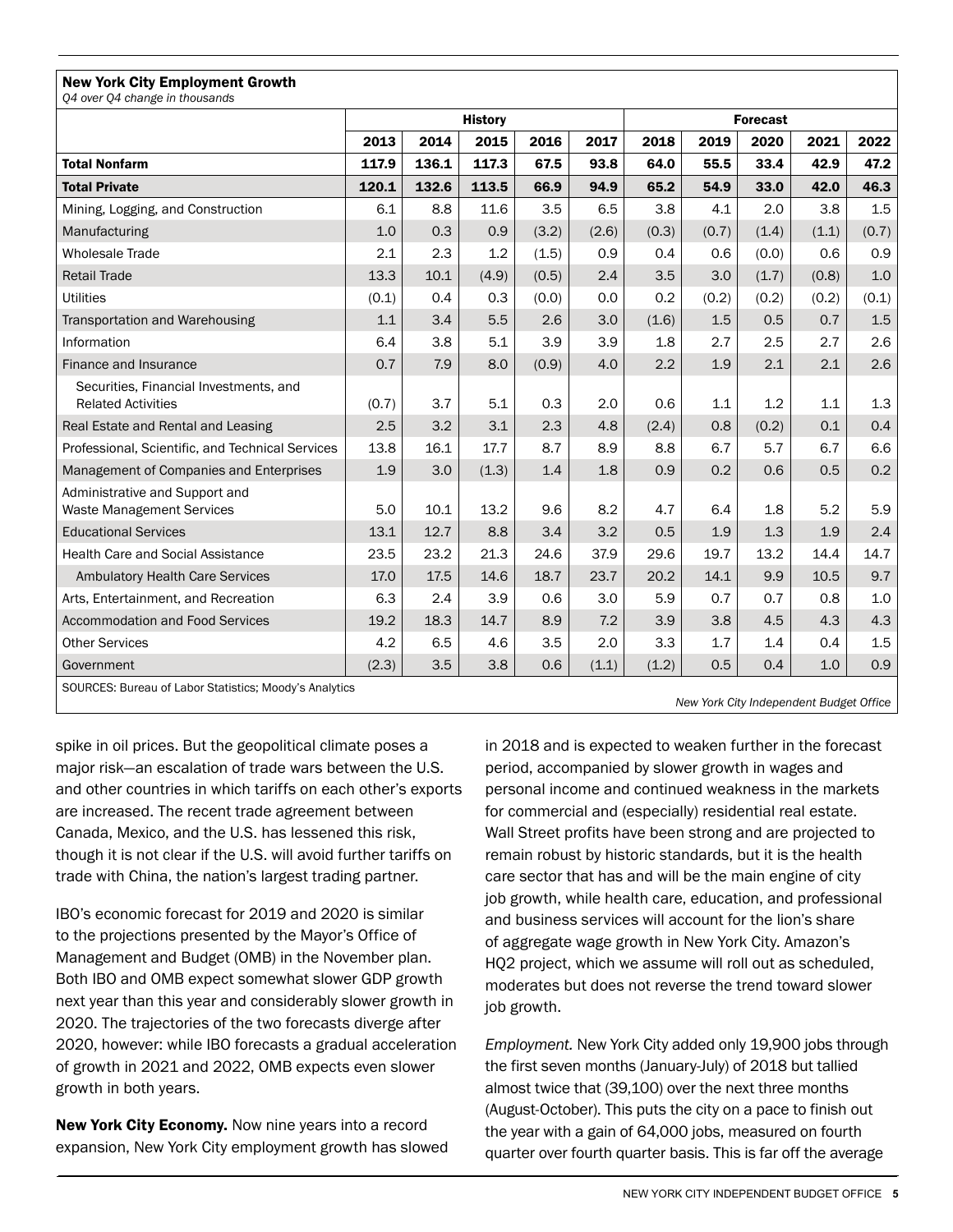| Projected Impact of the Amazon HQ2 Project on IBO's New York City Employment Forcast |         |         |         |         |         |  |  |  |
|--------------------------------------------------------------------------------------|---------|---------|---------|---------|---------|--|--|--|
|                                                                                      | 2018    | 2019    | 2020    | 2021    | 2022    |  |  |  |
| Payroll Employment (annual average; thousands)                                       |         |         |         |         |         |  |  |  |
| With Amazon HO                                                                       | 4.497.6 | 4.562.7 | 4.604.2 | 4.642.0 | 4,688.9 |  |  |  |
| Without Amazon HO                                                                    | 4,497.6 | 4,561.8 | 4,600.6 | 4.634.3 | 4,677.7 |  |  |  |
| <b>Amazon Impact</b>                                                                 | 0.0     | 0.9     | 3.6     | 7.7     | 11.2    |  |  |  |
| Employment Growth (Q4 over Q4 change, thousands)                                     |         |         |         |         |         |  |  |  |
| With Amazon HO                                                                       | 64.0    | 55.5    | 33.4    | 42.9    | 47.2    |  |  |  |
| Without Amazon HO                                                                    | 64.0    | 54.1    | 29.9    | 38.5    | 44.3    |  |  |  |
| <b>Amazon Impact</b>                                                                 | 0.0     | 1.4     | 3.5     | 4.5     | 3.0     |  |  |  |
| New York City Independent Budget Office                                              |         |         |         |         |         |  |  |  |

of almost 97,000 jobs per year added over the previous eight years of the city's expansion (2010 through 2017).

Employment growth has slowed notably over the past several years in professional services, education, trade, and food services, but has remained very strong in the health care and social assistance sector. Within that sector, home health care has been a standout, accounting for nearly a quarter of all New York City payroll employment growth in 2016 and 2017, and for almost a third of total growth in 2018 to date.

IBO forecasts a continued deceleration in city employment growth over the next two years, more or less in parallel with the projected slowdown in the national economy. Because health care and social assistance has historically been resilient in the face of cyclical shocks, we expect the sector will continue to add jobs throughout 2019 and 2020, providing a cushion that will prevent overall city employment growth from slowing even more sharply. Local job growth is expected to pick up again in 2021, but remain subdued relative to recent history.

IBO's forecast assumes that the Amazon HQ2 deal goes forward as proposed, and this must be counted as a risk to our forecast, particularly in 2021 and 2022, given the continuing uncertainty surrounding the project.

*Labor Force.* Even as household employment growth has slowed over the past year, New York City's unemployment rate has fallen to a historic low (4.0 percent as of October 2018). There is enough momentum remaining in the city's economic expansion to drop the city unemployment rate even further in 2019: IBO expects the unemployment rate to bottom out at 3.6 percent midyear and average 3.7 percent for the year as a whole.

With much slower growth projected to start late in 2019 and run through 2020, this trend will be reversed. IBO expects the unemployment rate to average 4.0 percent in 2020 and 4.4 percent in 2021—both still low by historic New York City standards.

*Wages and Personal Income.* After adjusting for inflation, average wages in New York City grew 2.3 percent in 2017 and are expected to rise another 1.4 percent in 2018,



*New York City Independent Budget Office*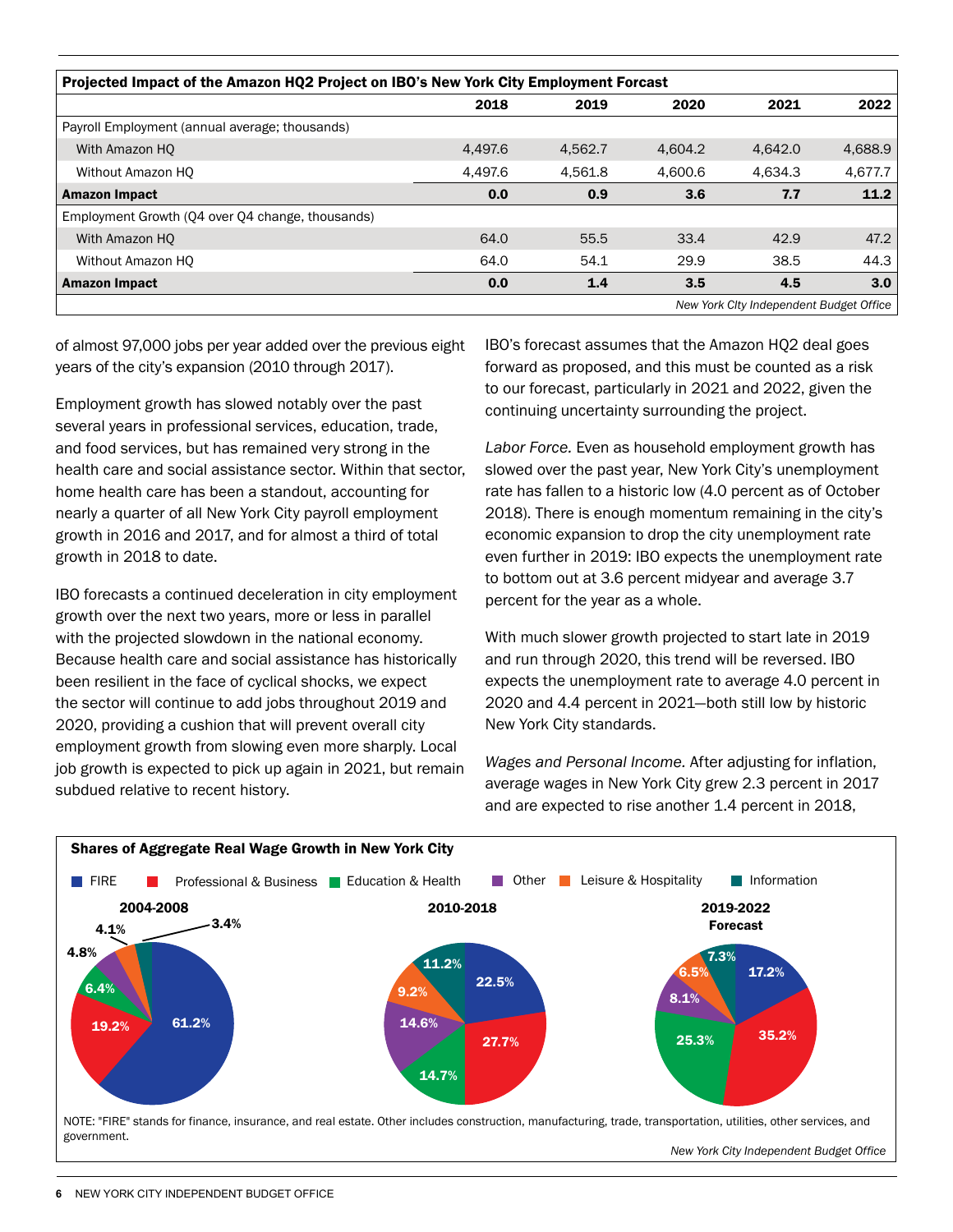

followed by projected real growth averaging 0.4 percent per year over the remainder of the forecast period. Personal income growth is also expected to slow, averaging 1.1 percent per year, adjusted for inflation, from 2019 through 2022.

Over 60 percent of the projected aggregate real wage growth over the forecast period will be generated by professional and business services (35.3 percent) and education and health care services (25.3 percent). This continues the marked shift in the composition of wages since the pre-crisis period, when the securities industry alone accounted for more than half of all aggregate wage growth in the city.

*Wall Street.* While 2017 was a banner year for New York Stock Exchange (NYSE) member firm broker-dealer profits (\$25.1 billion), so far 2018 has been even stronger (\$20.6 billion in profits through the first three quarters). IBO projects profits of \$25.8 billion for the current year as a whole, followed by \$22.2 billion in 2019, \$19.3 billion in 2020, and \$20.5 billion in 2021; these declines mirror the projected dip in U.S. economic growth. (All amounts here and below are in 2018 constant dollars.)

Profits of broker-dealers have been buoyed in the postcrisis period by very low net interest expenses, but such expenses have been increasing in recent years, climbing from an inflation-adjusted trough of \$6.6 billion in 2015 to an estimated \$46.6 in 2018. Increases in net interest expenses have, however, been more than offset by the concurrent rise in net operating revenues from \$21.9 billion to \$72.9 billion over the same period. Even so, both current net operating

revenues and net interest expenses remain far below the real dollar peaks attained during the Wall Street boom periods of 1997-2001 and 2005-2008, and we project them to remain far below those peaks over the period of the financial plan.

*Real Estate.* IBO estimates that taxable real estate sales in New York City will total around \$113 billion in 2018, an 18 percent jump that offsets part of the nearly 30 percent real dollar decline in sales over the previous two years. These swings have largely been driven by volatility in commercial sales, which fell from an inflation-adjusted \$83.9 billion in 2015 to \$38.6 billion in 2017, and are expected to rebound to nearly \$61 billion in 2018.

However, this year's commercial sales were buoyed (especially in the third quarter) by a number of very highvalue transactions not necessarily related to overall economic conditions, topped by a pair of \$1.8 billion sales stemming from the acquisition of Westfield Corporation by Unibail-Rodamco and a \$1.4 billion transaction stemming from the merger of Time-Warner with AT&T. IBO projects that commercial sales will slip back to about \$54 billion next year—a 12 percent decline.

Residential sales, meanwhile, are projected to tick down about 8 percent in 2018 (to \$52 billion), breaking a six-year string of rising inflation-adjusted sales. This year's residential sales drop is sharpest in Manhattan. Residential properties selling for between \$1 million and \$10 million make up the bulk of Manhattan sales, and the drop in sales in this price range is the main driver of the overall 19 percent real decline in the borough. Residential sales are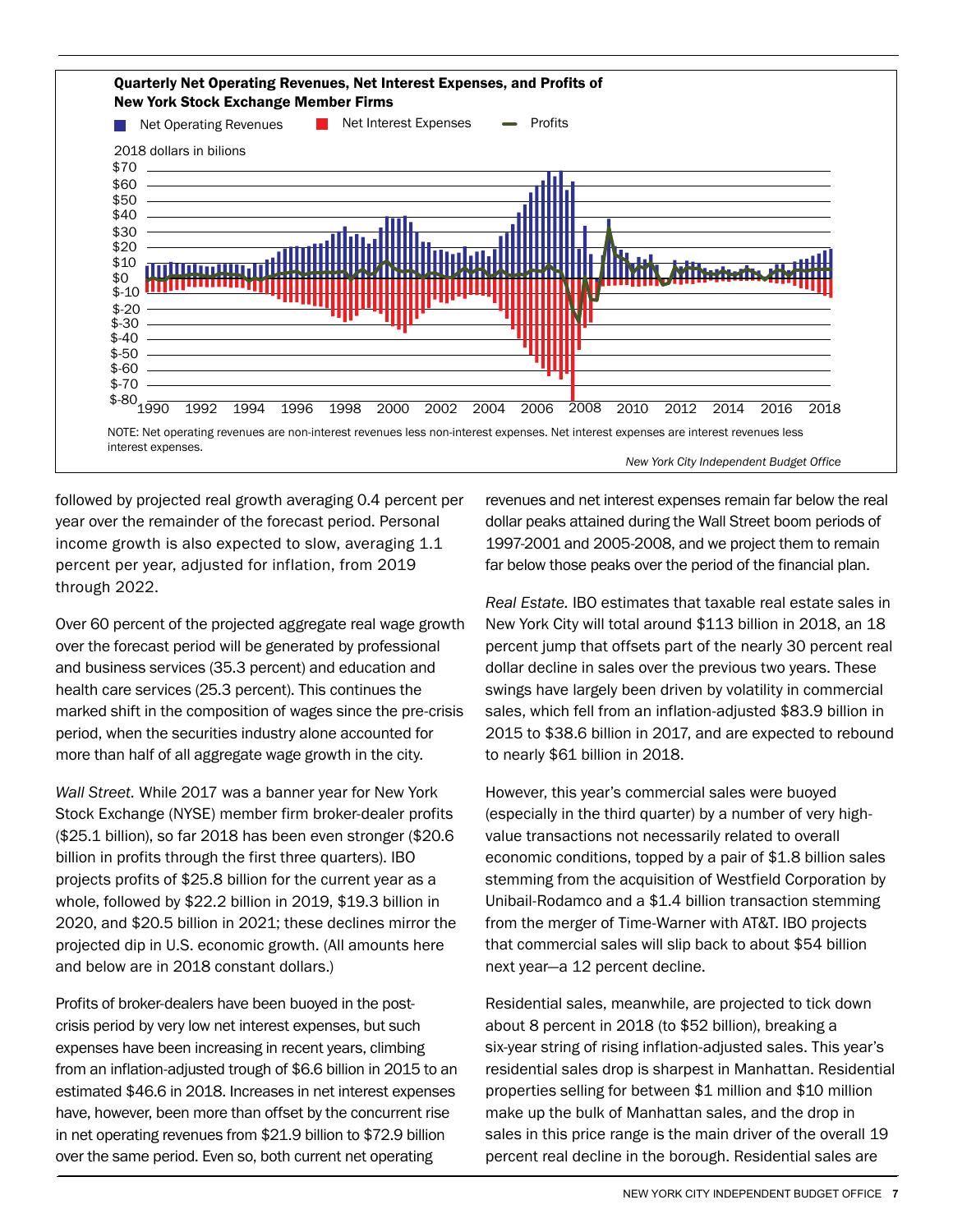declining to a lesser degree in Brooklyn and Queens, while sales in the Bronx and Staten Island are up.

In IBO's forecast residential sales growth will not keep pace with inflation in 2019, and overall (residential plus commercial) real estate sales will fall by 7 percent to an inflation-adjusted \$105 billion. Over the remainder of the forecast period overall sales are projected to rise at roughly the rate of inflation, eking out a real-dollar increase of just \$1 billion from 2019 through 2022.

#### Taxes and Other Revenue

IBO's forecast of revenue from taxes and other sources including fines, fees, and state and federal aid totals \$91.0 billion for the current fiscal year, with two-thirds of the total (\$60.8 billion) coming from city taxes; 27.3 percent (\$24.8 billion) from noncity sources such as state, federal, and other categorical grants; and the balance from nontax city revenues (primarily fees, fines, and asset sales). Our 2019 revenue forecast is \$2.4 billion (2.7 percent) greater than the total in 2018. (All years in this section and the following sections refer to fiscal years unless otherwise noted). Most of the additional revenue comes from the projected \$1.9 billion (3.2 percent) increase in city taxes, with large increases in the forecasts of real property tax, real property transfer tax, and sales tax collections, offset in part by projected declines in the personal income tax and corporation tax. A slight \$151 million decline in nontax city revenue is expected, but adding to total revenue growth are a projected \$662 million increase in state grants, mostly education-related aid, and a \$68 million increase in federal grants.

While total revenue growth from 2019 to 2020 is projected to be modest—\$1.8 billion, or 2.0 percent—IBO expects a faster, 3.8 percent (\$2.3 billion) increase in total tax revenues. The city's nontax revenues for next year are projected to be \$381 million lower than in 2019, due primarily to a lower forecast of miscellaneous revenue. Noncity revenues next year are expected to be 1.7 percent lower (\$415 million) than in 2019 thanks largely to an anticipated drop in federal grants under OMB's assumption that much of the remaining aid from Hurricane Sandy is actually spent in 2019.

After 2020, IBO projects larger increases in total revenue, which is projected to grow at an average annual rate of 2.9 percent in 2021 and 2022 and reach \$98.3 billion in the last year of the financial plan. City taxes are expected to outpace growth from other city revenue sources, as well as state and federal grants in 2021 and 2022. Taxes are forecast to increase at an average annual rate of 3.7 percent, while growth in noncity revenue sources is projected to average 1.6 percent a year in 2021 and 2022.

The first part of this section presents IBO's tax revenue forecast, followed by a detailed discussion of each of the city's major tax sources. It concludes with a brief overview of the outlook for nontax revenues.

**Tax Revenue.** IBO's forecast for tax revenue in the current fiscal year is \$60.8 billion, a gain of 3.2 percent (\$1.9 billion) from 2018. This growth would be slower than all but one other year in the current expansion and far slower than in 2018, when tax revenue increased 8.4 percent. Total tax revenue growth will be faster in 2020 and subsequent years but will still be modest compared with growth earlier in post 2009 expansion. For 2020, IBO forecasts \$63.2 billion in total tax revenue, 3.8 percent (\$2.3 billion) greater than the 2019 forecast. We project that tax revenue will rise at an average rate of 3.7 percent annually over the final two years of the financial plan period and total \$67.9 billion in 2022.

IBO forecasts large increases in 2019 revenue from the real property, general sales, general corporation, and real property transfer taxes, together totaling \$2.6 billion. The general corporation and real property transfer taxes are among the most volatile streams of city tax revenue, and the increases would reverse a three-year decline in the former and a two-year decline in the latter. Large declines in revenue from the personal income tax and the mortgage recording tax are also forecast for this year, which together will offset \$667 million of the increases. The 2018-to-2019 decrease in personal income tax (PIT) receipts is not the result of weak income growth. Rather, several factors that boosted 2018 PIT collections to a record-shattering amount will not recur this year, resulting in the PIT's expected decline.

For 2020, IBO forecasts \$63.2 billion in total tax collections, a 3.8 percent revenue increase—faster revenue growth in comparison to the 3.2 percent increase being forecast this year. Collections of each major tax are expected to increase in 2020. Growth of all of the major taxes is expected to continue in 2021 and 2022, though slower growth is forecast for some taxes: the personal income and general corporation taxes, two taxes that are particularly sensitive to the business cycle; and the mortgage recording tax, which is sensitive to interest rate movements. The property tax is also expected to slow over the last two years of the forecast, but will maintain enough momentum to rank as the fastest growing of the city's taxes in 2021. Even with some slowdown, the average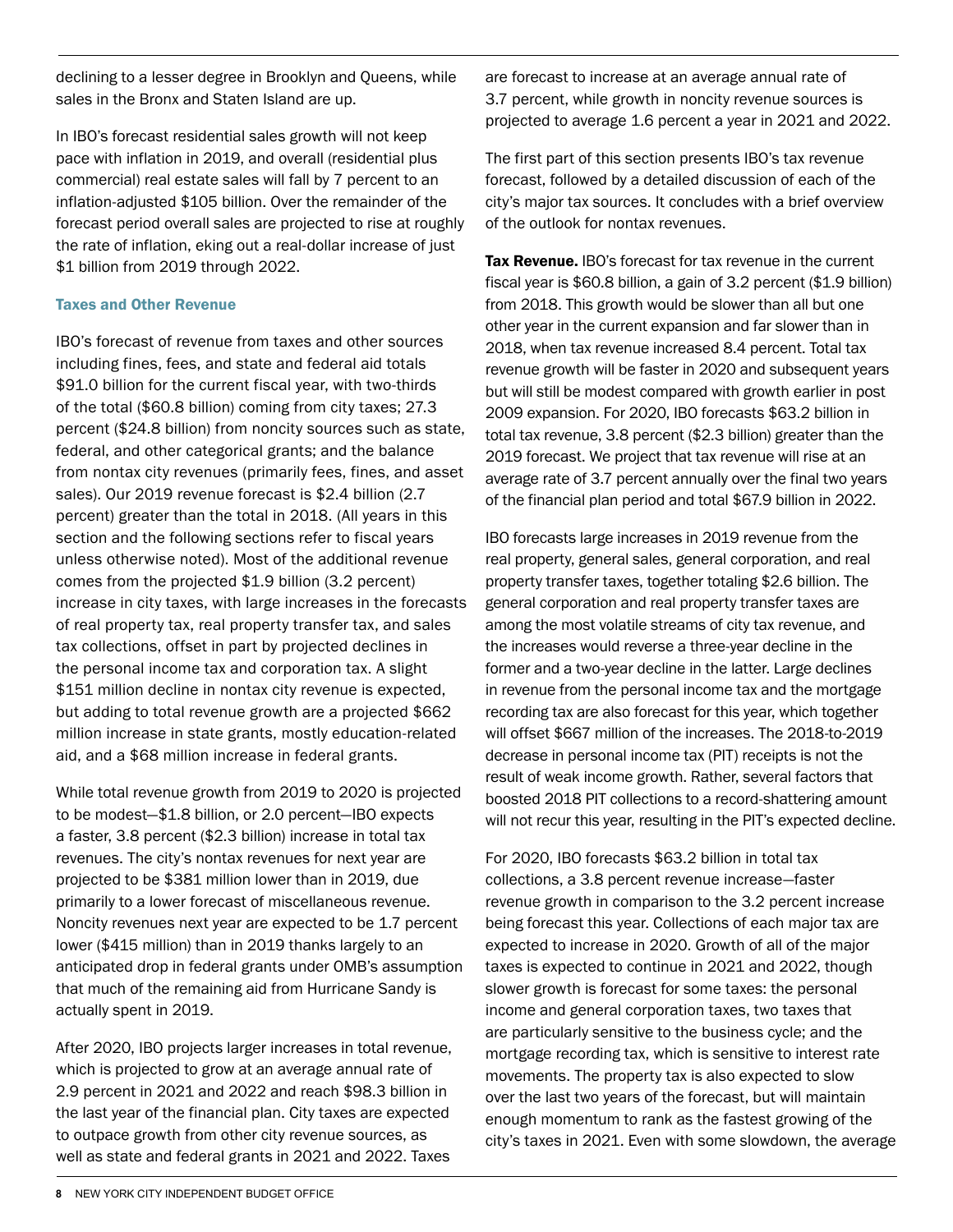| <b>IBO Revenue Projections</b><br>Dollars in millions |           |                          |            |            |                       |
|-------------------------------------------------------|-----------|--------------------------|------------|------------|-----------------------|
|                                                       | 2019      | 2020                     | 2021       | 2022       | <b>Average Change</b> |
| <b>Tax Revenue</b>                                    |           |                          |            |            |                       |
| Property                                              | \$27,898  | \$29,633                 | \$31,241   | \$32,776   | 5.5%                  |
| Personal Income                                       | 12,778    | 13,373                   | 13,637     | 13,842     | 2.7%                  |
| <b>General Sales</b>                                  | 7,941     | 8,232                    | 8,442      | 8,733      | 3.2%                  |
| <b>General Corporation</b>                            | 3,718     | 3,677                    | 3,810      | 3,847      | 1.1%                  |
| <b>Unincorporated Business</b>                        | 2,255     | 2,372                    | 2,473      | 2,571      | 4.5%                  |
| Real Property Transfer                                | 1,497     | 1,482                    | 1,533      | 1,576      | 1.7%                  |
| Mortgage Recording                                    | 984       | 965                      | 1,033      | 1,052      | 2.3%                  |
| Utility                                               | 407       | 411                      | 409        | 415        | 0.7%                  |
| <b>Hotel Occupancy</b>                                | 601       | 623                      | 624        | 629        | 1.5%                  |
| <b>Commercial Rent</b>                                | 903       | 894                      | 923        | 952        | 1.8%                  |
| Cigarette                                             | 36        | 34                       | 33         | 32         | $-3.9%$               |
| <b>Other Taxes and Audits</b>                         | 1,809     | 1,471                    | 1,471      | 1,477      | $-6.5%$               |
| <b>Total Taxes</b>                                    | \$60,826  | \$63,167                 | \$65,628   | \$67,903   | 3.7%                  |
| <b>Other Revenue</b>                                  |           |                          |            |            |                       |
| <b>STaR Reimbursement</b>                             | \$185     | \$182                    | \$180      | \$178      | $-1.3%$               |
| Miscellaneous Revenue                                 | 7,142     | 6,825                    | 6,811      | 6,787      | $-1.7%$               |
| Unrestricted Intergovernmental Aid                    | 61        | $\overline{\phantom{a}}$ |            |            | n/a                   |
| <b>Disallowances</b>                                  | (15)      | (15)                     | (15)       | (15)       | n/a                   |
| <b>Total Other Revenue</b>                            | \$7,373   | \$6,992                  | \$6,976    | \$6,950    | $-2.0%$               |
| <b>Less: Intra-City Revenue</b>                       | (\$2,074) | ( \$1,804)               | ( \$1,805) | ( \$1,803) |                       |
| <b>TOTAL CITY-FUNDED REVENUE</b>                      | \$66,125  | \$68,355                 | \$70,799   | \$73,050   | 3.4%                  |
| <b>State Categorical Grants</b>                       | \$15,115  | \$15,322                 | \$15,789   | \$16,264   | 2.5%                  |
| <b>Federal Categorical Grants</b>                     | 8,034     | 7,536                    | 7,429      | 7,396      | $-2.7%$               |
| <b>Other Categorical Aid</b>                          | 1,000     | 911                      | 904        | 898        | $-3.5%$               |
| Interfund Revenue                                     | 690       | 655                      | 654        | 655        | $-1.7%$               |
| <b>TOTAL REVENUE</b>                                  | \$90,964  | \$92,780                 | \$95,574   | \$98,263   | 2.6%                  |

kemaining banking corporation tax revenue reported with general corporation tax. Figures may not add due to rounding. Average annual growth rate from 2019 through 2022.

*New York City Independent Budget Office*

annual growth rate of total tax collections in 2021 and 2022 will be 3.7 percent, only slightly lower than growth in 2020. IBO projects \$67.9 billion in total tax revenue in 2021, 15.2 percent more than 2018 revenue.

IBO's tax forecast exceeds OMB's by \$558 million in 2019 and by \$1.0 billion for 2020. These differences are 0.9 percent in 2019 and 1.6 percent in 2020. In the current year, the largest differences in percentage terms are in the general corporation tax (2.6 percent) and the sales tax (2.0 percent). In dollar terms, the largest differences are in the personal income tax (\$156 million) and the sales tax (\$155 million). In the last two years of the financial plan, the differences are \$1.0 billion (1.6 percent) and \$1.6 billion (2.4 percent), respectively.

Real Property Tax. IBO projects property tax revenue will grow from \$27.9 billion in 2019 to \$29.6 billion in 2020, a 6.2 percent increase. For the four years of the financial plan period, we expect revenue to grow at an average annual pace of 5.7 percent from 2018 through 2022. By comparison, OMB expects increases in property tax revenue to average 4.7 percent a year through 2022.

*Background.* The amount of tax owed on real property in New York City depends on the type of property, its value for tax purposes, and the applicable tax rate. Under New York State's property tax law, there are four classes of property in the city: Tax Class 1 consists of one-, two-, and threefamily homes; Tax Class 2 comprises apartment buildings, including rentals, cooperatives, and condominiums; Tax Class 3 is exclusively real property owned by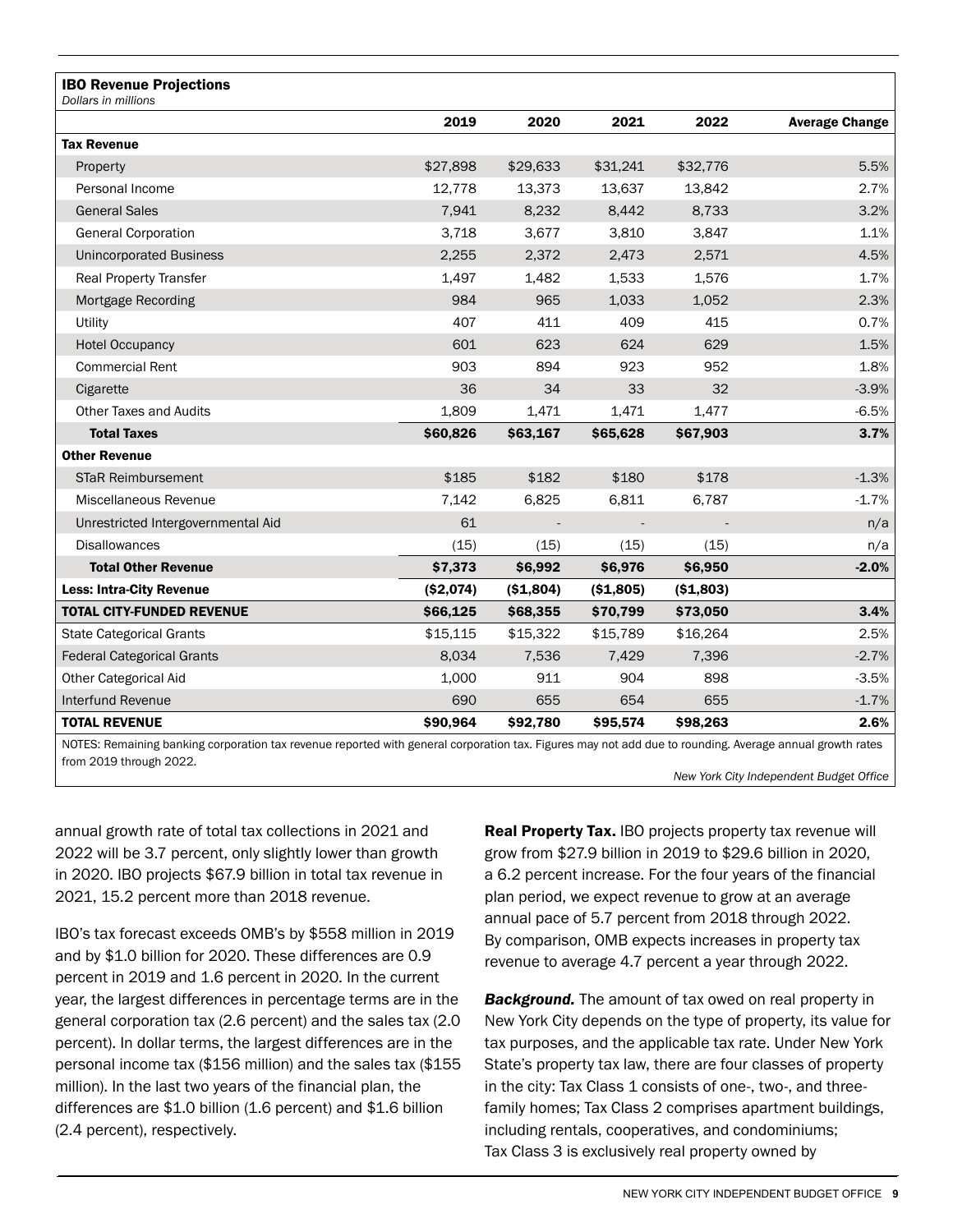utility companies; and Tax Class 4 consists of all other commercial and industrial properties. Each class's share of the levy is determined under state law that allows only small shifts in the share of the overall property tax borne by each class. The city then divides the apportioned citywide levy by the taxable assessed value of property for each class, resulting in a class-specific tax rate that determines how much a taxpayer in a particular class owes per \$100 of their property's taxable value.

The assessed value of a property for tax purposes (taxable assessed value) is established by the Department of Finance. The department estimates each property's fair market value and then applies an assessment percentage, which reduces the amount of the property's value subject to the property tax. For Tax Class 1 property, no more than 6 percent of fair market value is taxable, while 45 percent of fair market value is taxable in Tax Classes 2, 3, and 4; the assessment rates for each class are set by the Finance Commissioner. A property's resulting assessed value is then further reduced by any property tax exemptions in order to reach taxable assessed value.

Because of differences in assessment percentages, exemptions, and assessment practices across property types, the share of the levy borne by each class is not proportional to its share of market value. One critical difference in assessment practices affects taxable assessed values for coops and condos in Tax Class 2. Under state law, the city is required to value coops and condos as if they were income producing rental properties rather than based on sales values as Tax Class 1 properties are. IBO estimates that valuing coops and condos based on income results in market values for tax purposes that are discounted by roughly 78 percent compared with sales-based estimates.

| <b>Disparities Between Market Values and Levy Share</b><br>Dollars in billions |                                                                   |                                             |                                                                           |                                                           |                                                               |        |  |  |  |
|--------------------------------------------------------------------------------|-------------------------------------------------------------------|---------------------------------------------|---------------------------------------------------------------------------|-----------------------------------------------------------|---------------------------------------------------------------|--------|--|--|--|
|                                                                                | Department of<br><b>Finance Fiscal</b><br>Year 2019 Final<br>Roll |                                             | <b>Market Values With</b><br><b>IBO Estimate of Tax</b><br><b>Class 2</b> |                                                           | <b>City Council</b><br><b>Tax Fixing</b><br><b>Resolution</b> |        |  |  |  |
| Tax<br><b>Class</b>                                                            | Total<br>Market<br>Value                                          | Share<br>of the<br>Total<br>Market<br>Value | <b>Estimated</b><br><b>Market</b><br>Value                                | <b>Share</b><br>of the<br>Total<br>Market<br><b>Value</b> | <b>Share</b><br>of the<br>Levy                                | Levy   |  |  |  |
| 1                                                                              | \$594.3                                                           | 47.9%                                       | \$594.3                                                                   | 32.2%                                                     | 14.7%                                                         | \$4.3  |  |  |  |
| $\overline{2}$                                                                 | \$309.7                                                           | 24.9%                                       | \$915.0                                                                   | 49.5%                                                     | 37.8%                                                         | \$11.2 |  |  |  |
| 3                                                                              | \$34.5                                                            | 2.8%                                        | \$34.5                                                                    | 1.9%                                                      | 6.2%                                                          | \$1.8  |  |  |  |
| $\overline{4}$                                                                 | \$303.6                                                           | 24.4%                                       | \$303.6                                                                   | 16.43%                                                    | 41.3%                                                         | \$12.2 |  |  |  |
|                                                                                |                                                                   |                                             |                                                                           | New York City Independent Budget Office                   |                                                               |        |  |  |  |

Tax Class 1 property accounts for a much smaller share of the levy (14.7 percent) than their share of market value as reported by the Department of Finance (47.9 percent), or as a share of IBO's estimate incorporating sales-based values of coops and condos (32.2 percent). Based on the market values reported by the Department of Finance, Tax Class 2 accounts for 24.9 percent of market value, a share that almost doubles if IBO's sales-based market value estimates are used for coops and condos. Tax Class 2 share of the levy—37.8 percent—is more than its share of market values reported by the Department of Finance, but less than IBO's estimated market share. The other classes bear a disproportionately large share of the property tax burden because their shares of the levy exceed their shares of market value, regardless of how it is measured.

*Assessment Roll for 2020.* The tentative assessment roll for fiscal year 2020 is scheduled for release in January 2019. After a period for appeals and review, a final roll will be released in May. IBO projects that aggregate market value on the final roll will be 6.2 percent greater than on last year's roll, while assessed value for tax purposes is forecast to grow by 5.9 percent.

*Tax Class 1.* The aggregate market value of Tax Class 1 properties on the 2020 roll is expected to be 7.1 percent higher than this year's. From 2017 to 2018 (through October), the median sales price of all Tax Class 1 properties grew 6.6 percent. Average sales prices grew slightly less, 6.3 percent. Single-family homes in the boroughs outside of Manhattan account for 44.2 percent of all Tax Class 1 properties, and their median sales price so far this year is \$565,000, a \$37,500 (7.1 percent) increase over last year.

IBO projects assessed value for tax purposes in 2020 will increase by 3.9 percent over 2019. The difference between market value growth and assessment growth results from a provision of state property tax law. For Tax Class 1 properties in New York City, the assessed value moves toward a target assessment of 6.0 percent of market value, with assessment increases capped at 6.0 percent a year or 20.0 percent over five years. As long as a parcel's assessed value under the cap is less than the target assessment of 6.0 percent of market value, the ratio of assessed value to market value will trend upwards towards 6.0 percent. When the housing market is strong, the median ratio of assessed value to market value tends to fall as increases in market value outpace increases in the capped assessments. For single-family homes outside Manhattan, the median ratio of assessed to market value declined from 5.4 percent in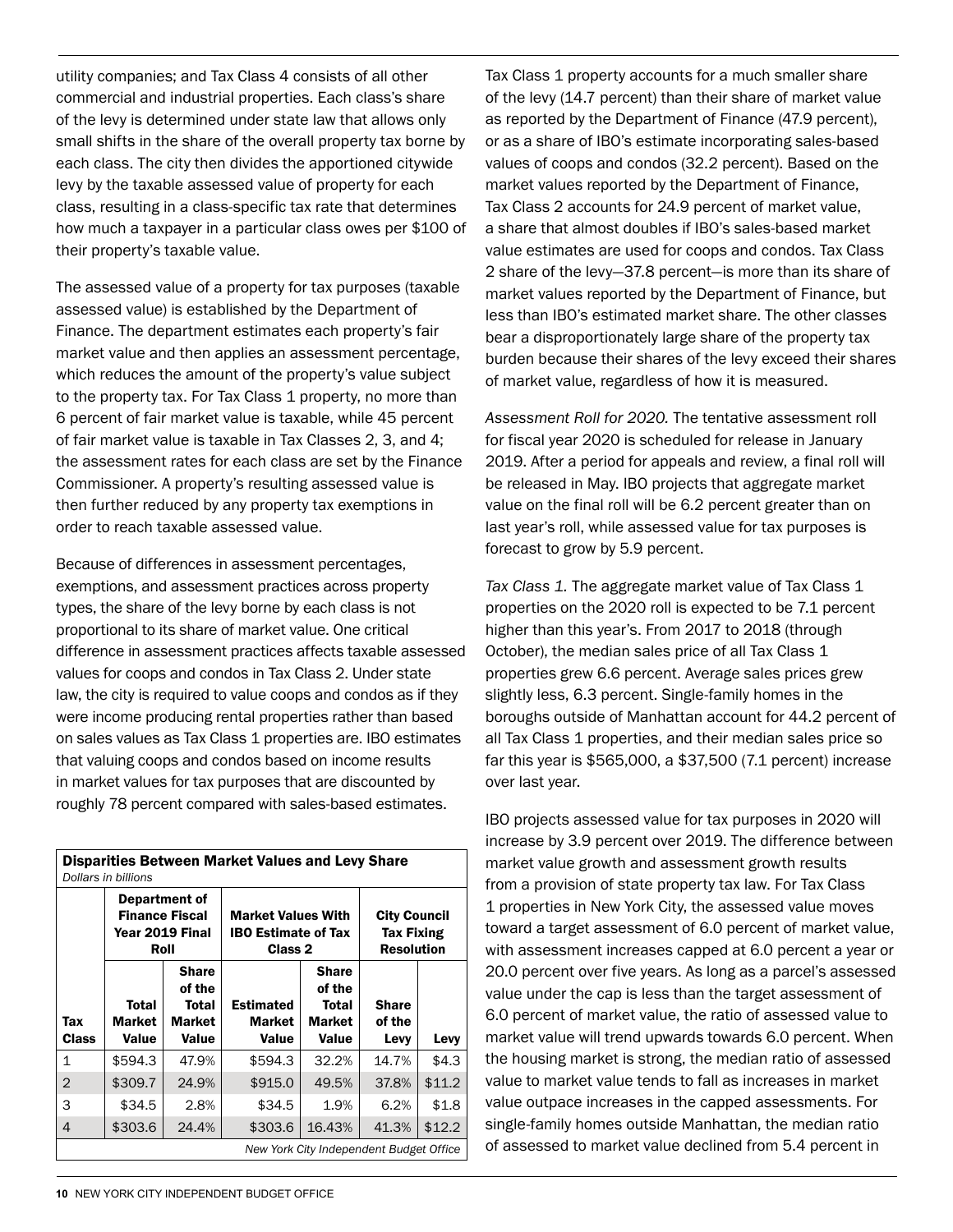2004 to a low of 3.7 percent in 2008. More recently, the median ratio for single-family homes outside Manhattan has been slowly rising, growing from 4.0 percent in 2009 to 4.6 percent in 2019—still well below the 6.0 percent target.

*Tax Classes 2 and 4.* IBO projects that on the final roll for 2020, the official aggregate market value for Tax Class 2 will total \$331.2 billion, a 7.0 percent increase over 2019. Aggregate market value for Tax Class 4 property is expected to reach \$325.7 billion, a 4.1 percent increase over 2019.

Aggregate assessed value for tax purposes for Tax Class 2 is expected to be \$94.0 billion, a 6.2 percent increase from the 2019 roll, and \$123.5 billion for Tax Class 4, a 6.2 percent change from the previous year.

The growth in Tax Classes 2 and 4 assessments for tax purposes is partly attributable to the city's method of translating changes in market value into assessed value. In most cases changes in parcels' assessed values are phased in over five years. The assessed value changes from the preceding four years that have yet to be recognized on the tax roll form a pipeline of future increases. IBO's assessed value projections thus are in part a reflection of the strong real estate market in recent years, which has allowed the pipeline to increase fourfold from \$6.3 billion in 2011 to \$24.1 billion in 2020.

#### *Outlook for Market & Assessed Values, 2021 & 2022.*

IBO forecasts an increase in aggregate market value of 6.9 percent in 2021 and 6.6 percent in 2022, the last two years of the financial plan. Market value in Tax Class 1 is expected to grow 8.2 percent in 2021 and 7.6 percent in 2022, while the increase in market value in Tax Class 2 is expected to equal 7.0 percent each year. Market value growth for Tax Class 4 is projected to be 4.7 percent in 2021 and 4.5 percent in 2022.

Aggregate assessed value for tax purposes is projected to grow by 5.5 percent in 2021 and 5.0 percent in 2022. IBO anticipates 5.5 percent annual average growth for Tax Class 4 in both 2021 and 2022. Tax Classes 1 and 2 taxable assessed values are expected to grow an average of 3.9 percent and 5.2 percent, respectively, in those years. Based on these estimates, the pipeline of changes in assessed value for Tax Classes 2 and 4 remaining to be recognized on the tax roll will fall from \$24.1 billion in 2020 to \$23.1 billion in 2020 and \$22.9 billion in 2021.

*Revenue Outlook.* IBO anticipates property tax revenue will total \$27.9 billion at the close of 2019 and \$29.6 billion in 2020—an increase of 6.2 percent. Growth is expected to

average 5.2 percent annually over the following two years, with revenue reaching \$32.8 billion in 2022. In contrast, OMB forecasts 2019 and 2020 revenue of \$27.8 billion and \$29.3 billion, respectively, followed by average annual growth of 4.0 percent through 2022, when they project property tax revenue will total \$32.7 billion.

Much of the difference between IBO's forecast and OMB's stems from elements of the property tax system other than the market outlook. The amount of property tax revenue the city collects in any fiscal year is determined not just by the assessment roll and tax rates, but also by the delinquency rate, abatements granted, refunds for disputed assessments, collections from prior years, and other property tax debits and credits collectively known as the property tax reserve. Most of the variance between IBO's and OMB's property tax revenue projections is attributable to differences in forecasting items included in the reserve. Some reserve components, such as delinquencies, are counted as debits, thus reducing current year tax revenue. Other components, such as payments made in a given fiscal year for prior year liability, are counted as credits, thus increasing current year tax revenue. Because the dollar value of the debits generally exceeds the dollar value of the credits, the net value of the reserve is nearly always negative, which is why anticipated revenue is always less than the forecast for the property tax levy.

At this point in the fiscal year, with the assessment roll and levy finalized last spring, the only differences between the IBO and OMB property tax revenue forecasts for 2019 will stem from the reserve. Virtually the entire difference between OMB's and IBO's revenue forecast is due to four components in the reserve: prior-year collections, refunds, delinquencies, and cancelled taxes. Later in the forecast period, differences in the levy forecasts play a greater role so that by 2022, differences between IBO's and OMB's reserve forecast for these four components account for about half of the difference in the forecasts of total property tax revenue.

**Payment Changes for Installment Agreements.** The City Council introduced a bill (Intro 1143-2018) to amend the Administrative Code pertaining to installment payments for owners who are delinquent on their property taxes. Property owners currently have the option to enter into an agreement with Department of Finance to pay any property tax arrears over a period of 10 years. However, the current payment plans do not take into account incomes of property owners, which is a major factor in their ability to pay. For owners with combined incomes of \$50,000 or less,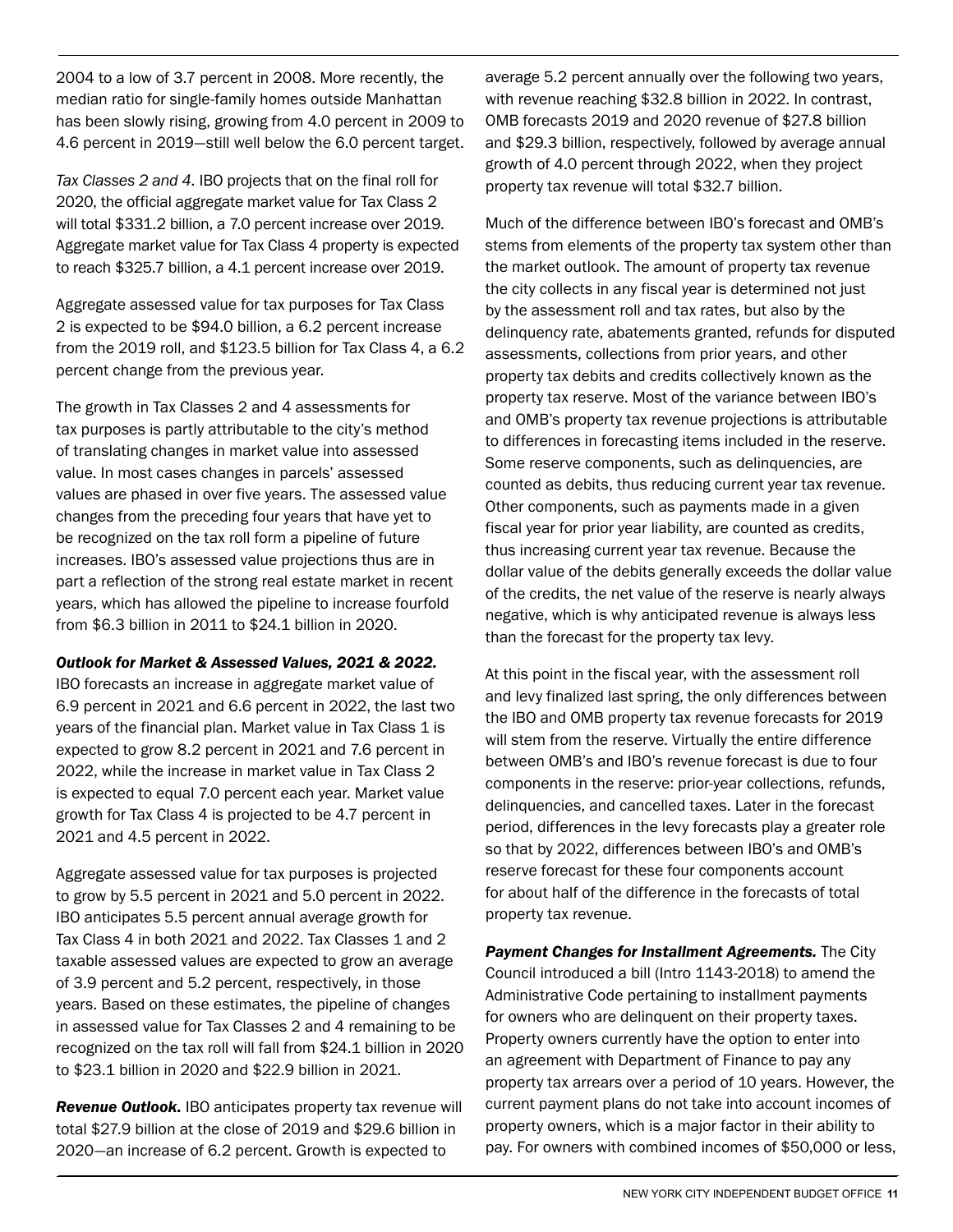the City Council proposal would allow owners in arrears to pay installments based on a percentage of their incomes. There is also a component that would allow owners who are 65 years or older to defer payment until death or transfer of the property. These changes are expected to reduce the number of residences of low-income owners that become subject to inclusion in the tax lien sale. The Commissioner of the Department of Finance testified that expansion of the payment options is not expected to have any fiscal impact on the city's budget, but only on the timing of the city's cash flow.

Real Estate-Related Taxes. The city receives revenue from two taxes related to real estate purchases or financing. The real property transfer tax (RPTT) is levied on the value of real estate sold, while the mortgage recording tax (MRT) is levied on the value of mortgages, including certain refinancing activity. Together these two taxes are referred to as the transfer taxes. Another tax, the commercial rent tax (CRT), is levied on the value of certain commercial property leases in parts of Manhattan.

After declines in 2017 and 2018, IBO projects modest growth of around \$43 million (1.8 percent) in transfer tax revenue in 2019, for a total of almost \$2.5 billion. IBO forecasts a small decline of \$34 million (-1.4 percent) in 2020 and a resumption of growth in 2021. By 2022 revenues are projected to reach just over \$2.6 billion, well below the levels of 2015 and 2016, and especially the all-time peak of 2007 (\$3.3 billion in nominal dollars) that immediately preceded the financial crisis.

*Real Property Transfer Tax.* Revenue from the real property transfer tax was just under \$1.4 billion in 2018, a decline of 1.9 percent from 2017. RPTT collections vary with both the level and the composition of real estate sales. Commercial properties are taxed at a higher rate than residential properties, and for both commercial and residential sales, the tax rate is higher when the price exceeds \$500,000.

Real estate sales and RPTT revenue peaked in 2007, declined over the next three years in the wake of the financial crisis, and began a recovery in 2011. In 2015 and 2016, RPTT revenue was just under \$1.8 billion, the highest nominal level recorded since the tax was established in 1959. RPTT collections fell 20.3 percent in 2017, and an additional 1.9 percent in 2018, to just under \$1.4 billion. Tax revenue from commercial sales dropped sharply during these years, while RPTT receipts from residential sales increased and exceeded the totals from commercial properties.

RPTT revenue from commercial property sales surged in the first four months of 2019, thanks to an unusually high number of very large transactions. RPTT collections from residential sales have also been solid, though not as strong as receipts from commercial transactions. IBO expects RPTT revenue to accrue at a slower pace during the rest of the year, but still reach almost \$1.5 billion. RPTT revenue is projected to dip slightly in 2020, as higher mortgage rates and slower economic growth have a dampening effect on real estate markets. RPTT growth is projected to resume in 2021, with revenue reaching just under \$1.6 billion by 2022.

*Mortgage Recording Tax.* MRT revenue was \$1.05 billion in 2018, far below the all-time nominal peak of \$1.6 billion in 2007, and considerably under the \$1.2 billion collected in 2016, which is the highest level reached since the financial crisis. Rising interest rates have especially discouraged refinancing, but have also discouraged financings of initial mortgages. According to national-level data from the Mortgage Bankers Association, the total value of mortgage originations for one- to four-family dwellings fell 9.4 percent in 2018 compared with the previous year, and refinancing accounted for 33 percent of the total value of mortgages this year, down from 43 percent in 2017.

The MRT does not track the value of real estate sales as closely as does the RPTT, because not all sales involve a mortgage, and for sales with a mortgage, the fraction of the purchase price that is financed varies by transaction. In addition, mortgage refinancing, which may be subject in whole or in part to the MRT, is not connected to a property sale.

Historically, periods of high MRT collections have generally occurred when interest rates are low and there is significant refinancing activity. Mortgage rates fell in the aftermath of the financial crisis, but the depressed economy and credit restrictions kept lending activity at a low level. As the economy recovered, continued low interest rates and a gradual loosening of credit constraints stimulated borrowing, including refinancing. However, since roughly the beginning of 2018, mortgage rates have been steadily rising, and are projected to continue gradually trending upward for the next several years.

IBO projects that MRT revenue will decline 6.2 percent in 2019, to \$984 million, and fall by an additional 1.9 percent, to \$965 million, in 2020. We forecast modest increases, however, in MRT collections over the last two years of the financial plan, despite our expectation that mortgage rates will continue to rise. MRT revenue is projected to reach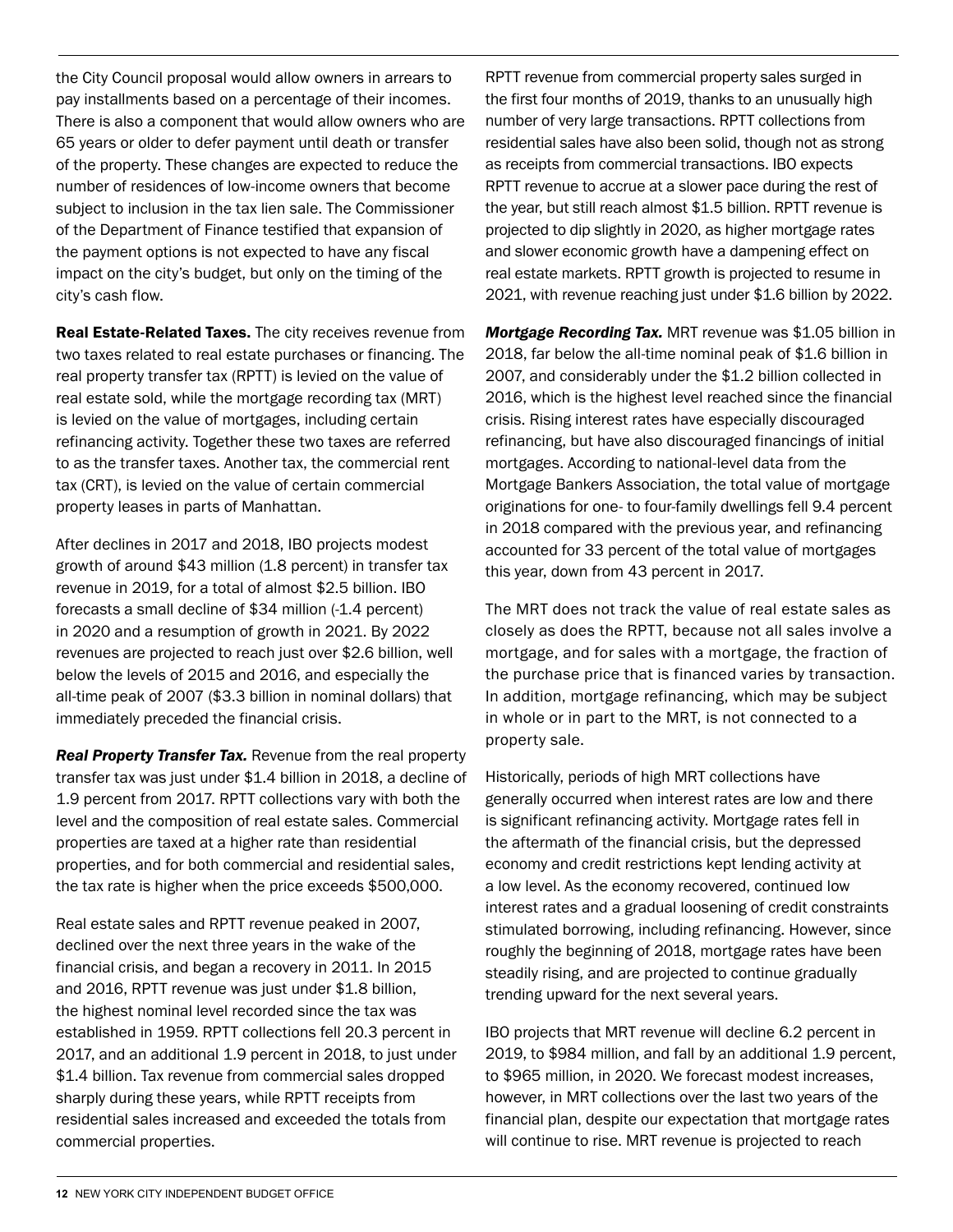just under \$1.1 billion in 2022, below the level reached in 2016, and far short of collections during the years leading up to the financial crisis.

IBO's forecasts of transfer tax revenue follow a similar pattern to those of OMB, but are consistently higher. For 2019, IBO's forecast is just 0.6 percent higher in the case of the RPTT and 0.9 percent higher for the MRT. For the entire 2019-2022 period, IBO's RPTT forecast is 2.5 percent higher than OMB's, and IBO's MRT forecast is 5.3 percent higher.

New York City Comptroller Scott Stringer recently released a proposal to eliminate the MRT for mortgages tied to residential purchases, but maintain it for mortgages used to buy commercial property, as well as for both residential and commercial mortgage refinancing. Under the Comptroller's proposal, purchases of residential property would be subject to a new combined version of the city and state RPTT, which would be more progressive than the existing one. The expected addition to RPTT revenue over what the current tax would bring in would be dedicated to subsidized housing for very low-income households. If adopted, all purchases of residential property valued at \$2 million or less would be subject to a reduced RPTT bill, compared with current liability, as would many purchases of properties of a higher value that have substantial mortgages.

Commercial Rent Tax. IBO expects commercial rent tax (CRT) revenue to total \$903 million in 2019, up 5.8 percent from 2018. CRT revenue is expected to drop slightly (-1.0 percent) in 2020, and then grow at a rate of just over 3 percent annually, reaching \$952 million in 2022.

The CRT is a tax imposed on tenants who rent space for business, professional, or commercial purposes in certain areas of Manhattan below 96th Street. Not-forprofit entities, subtenants, tenants located in the World Trade Center area, and tenants located in the Commercial Revitalization Program abatement zone are all exempt from the tax. Over time both the tax rate and the geographic area subject to the tax have been reduced.

Until recently, tenants with annual gross rents less than \$250,000 were exempt from the tax, and a sliding tax credit was applied to tenants with annual or annualized rents from \$250,000 to \$300,000. A bill passed by the City Council in November 2017 created a credit that eliminates the tax for tenants paying from \$250,000 to \$499,999 in annualized rent, provided the total income of the tenant is \$5 million or less. Effective July 1, 2018, tenants paying rents of \$250,000 to \$499,999 but with income of \$5

million to \$10 million are eligible for a partial tax credit, as are tenants paying from \$500,000 to \$550,000 whose income does not exceed \$10 million. OMB estimates that the expanded credit will lower CRT revenue by \$36.8 million in 2019, increasing to \$40.1 million by 2022.

IBO's commercial rent tax projections take into account the reduction in the scope of the tax, but also growth in average rents and new rental space coming online. Even after accounting for the impact of the enacted tax cut, for 2019 we forecast \$903 million in CRT revenue, a \$50 million (5.8 percent) increase from 2018. As rental activity slows, IBO projects a decline of 1.0 percent, to \$894 million in 2020. Growth in CRT collections is expected to resume the following year, with increases of 3.2 percent in 2021 and 3.1 percent in 2022, when CRT revenue will reach \$952 million.

IBO's CRT forecasts are nearly identical to OMB's. The largest difference is for 2019, when IBO's forecast is \$8 million (less than 1 percent) below OMB's. For the period 2020-2022, IBO's forecast is \$11 million higher, a difference of just 0.4 percent from OMB.

**Personal Income Tax. IBO forecasts \$12.8 billion in** personal income tax revenue, net of refunds, in 2019, which is \$602 million (4.5 percent) less than the total for 2018. The projected decline is not the result of weakness in the city's economy and tax base. Rather, it follows the exceptionally large increase in PIT revenue collected in 2018—an increase driven by one-time changes in state and federal policy. In 2020, PIT revenue is expected to increase 4.7 percent to yield \$13.4 billion. With slower economic growth forecast for calendar years 2020 through 2022, IBO expects only modest increases in PIT collections in fiscal years 2021 and 2022, at an average annual rate of 1.7 percent.

PIT revenue in 2018 was \$13.4 billion, 20.9 percent (\$2.3 billion) greater than 2017 collections. Three developments substantially boosted 2018 revenue. First, the state eliminated the remaining component of STAR-related benefits delivered through the city's PIT—a roughly 6 percent reduction in marginal tax rates on taxable incomes below \$500,000 that has been in effect since 1999.<sup>2</sup> Though the elimination of lower rates was retroactive to January 1, 2017, there was no impact on city PIT revenue until July 1, the start of the 2018 city fiscal year, when withholding tables were adjusted.

Second, a federal tax change enacted in 2008 required many managers of offshore hedge funds to repatriate and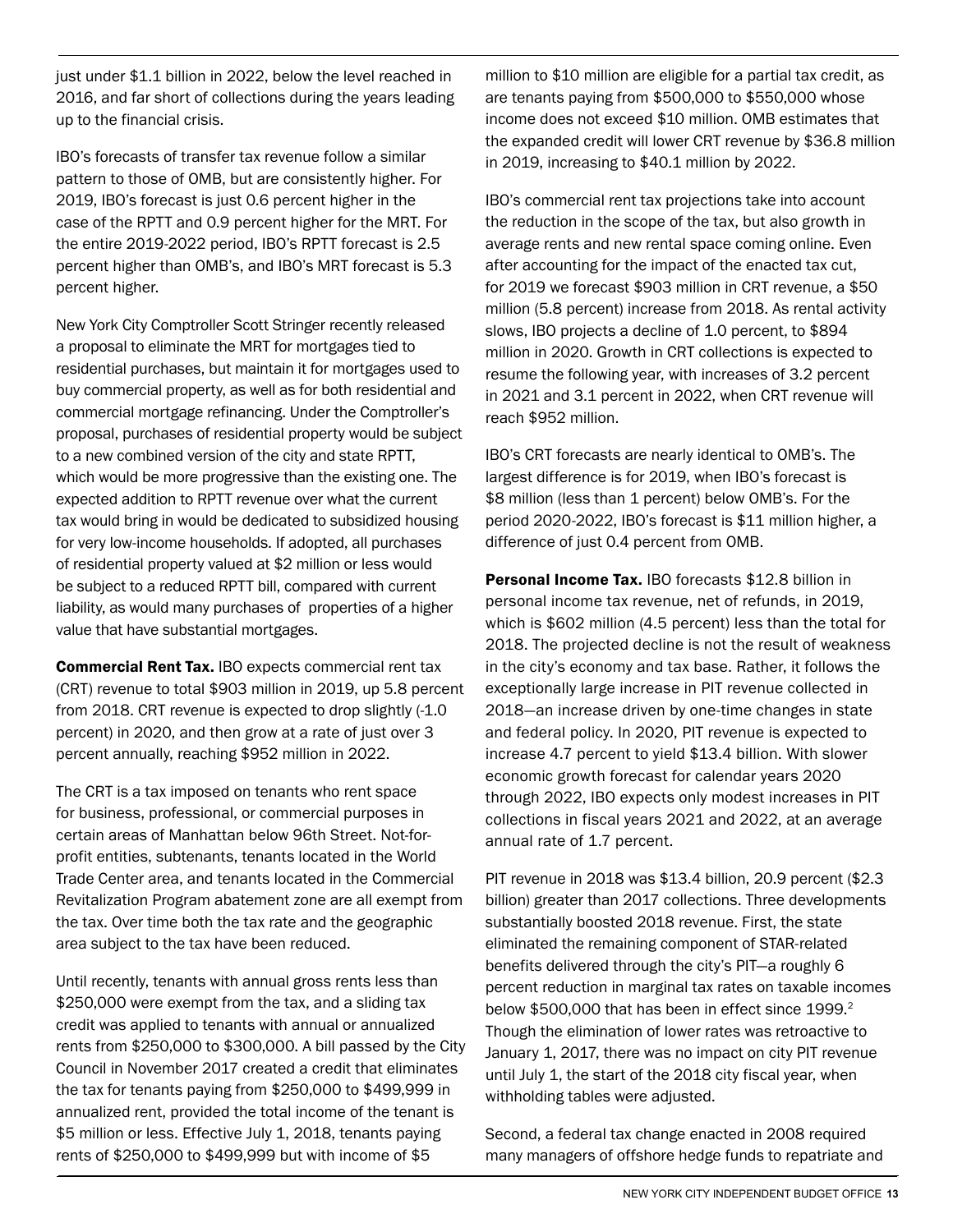pay taxes on deferred compensation that had been held in hedge funds' offshore accounts since 2008. The 2008 legislation gave managers up to 10 years to repatriate already earned deferred compensation. With the 10-year deferral period coming to an end on December 31, 2017, a substantial amount of previously deferred earnings became taxable, greatly adding to PIT withholding revenue in 2018.

Third, the Tax Cuts and Jobs Act enacted by Congress in December 2017 generated a surge of estimated payments that were received by the city in late December 2017 and the very beginning of January 2018. TCJA's \$10,000 limit on the amount of state and local tax payments that can be claimed as itemized deductions from federal adjusted gross income became effective January 1, 2018, and it motivated taxpayers across the country—including many New Yorkers—to prepay state and local taxes by the end of December, giving themselves the full benefit of the deduction one last time before the limits went into effect on January 1. Even though the fourth quarterly payment for calendar year 2017 liability was not due until later in January, almost \$1.4 billion in PIT estimated payments were received from city taxpayers during the last week of December and first week of January; the latter were payments that had likely been made before January 1, although not received by the city until after the year had ended.

The factors that swelled PIT revenue last year will not recur and as a result, collections will decline from 2018 to 2019. IBO forecasts that PIT revenue will total \$12.8 billion this year, \$602 million (4.5 percent) lower than in 2018. The revenue decline is primarily due to a projected \$723 million (24.2 percent) decrease in revenue from quarterly estimated payments. Estimated payments—the second largest component of PIT revenue—are made by taxpayers who are self-employed or who anticipate realizing capital gains from the sale of real property and financial assets as installments against anticipated tax liability. Quarterly payments against expected calendar year 2018 liability, made from April 2018 through November, are 17.9 percent greater than collections over the same eight-month period last year. If we adjust 2018 estimated payments to remove the effects of the deferred capital gains realizations, the impact of the TCJA on taxpayer behavior, and the need for hedge fund managers to repatriate foreign earnings, IBO's 2019 forecast of estimated payments—\$2.3 billion—would be greater than 2018 receipts.

Estimated payments made by taxpayers filing for extension beyond the April 15th deadline are tallied separately from

installment estimated payments. IBO projects that PIT collections in 2019 will include \$950 million of extension payments, a 30 percent increase over 2018. The many changes to federal income taxes that took effect on January 1, 2018, and their interaction with state and local taxes, will complicate tax returns for many taxpayers, making it more likely that they (and their accountants) will need more time to complete their calendar year 2018 returns. Extension payments, however, are a wild card in the PIT forecast. In the last dozen years they have ranged from \$457 million to \$1.4 billion.

With growth in employment and personal income gradually slowing in calendar year 2018, IBO forecasts a moderate 2.8 percent increase in withholding receipts—by far the largest component of PIT revenue—yielding \$9.6 billion in tax revenue for the current fiscal year. So far in 2019 (through November), withholding collections are up 4.6 percent compared with the same period last year. But we expect slower withholding growth during the months of December through March, the period when firms are most likely to pay year-end bonuses, reducing withholding growth for the year as a whole. Our forecast of relatively small increases in bonus compensation during the current bonus season are based on our expectation that Wall Street profits for the current calendar year, although strong, will barely exceed profit levels in 2017.

PIT revenue growth is expected to resume after 2019, although at a slower rate each year. For 2020, IBO forecasts \$13.4 billion in PIT revenue, 4.7 percent (\$595 million) over projected 2019 collections. The increase in PIT revenue is expected to come from withholding growth (also a projected 4.7 percent) and an expected increase in final returns payments. After 2020, PIT revenue will continue to increase, albeit at sluggish rates of 2.0 percent in 2021 and 2.5 percent in 2022. IBO's PIT forecast for 2022 is \$13.8 billion, \$205 million more than the 2021 projection. Withholding receipts will continue to increase in 2021 and 2022, but at slower rates due to the projected decline in employment growth—in particular in calendar year 2020, when employment growth is expected to drop by a third. There also will be only small increases in estimated payments due to slower U.S. economic growth, which will limit capital gains realizations.

IBO's PIT forecast exceeds OMB's projections in each year of the financial plan period, with the greatest difference in 2020. Our forecast of PIT revenue exceeds OMB's by \$156 million (1.2 percent) this fiscal year and \$404 million (3.1 percent) in 2020. After 2020, the difference between the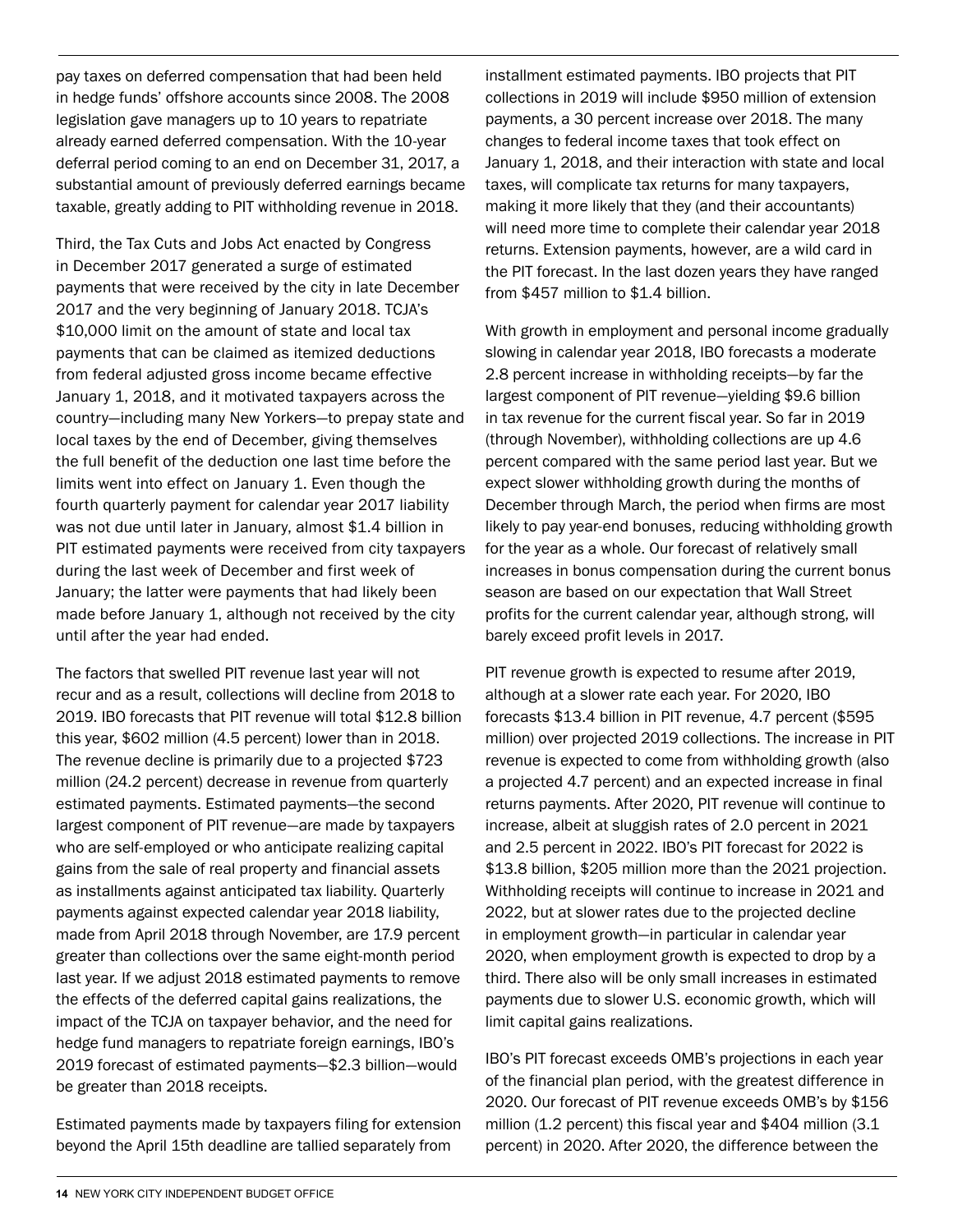two revenue forecasts narrows to \$247 million (1.8 percent) in 2021 and \$120 million (0.9 percent) in 2023.

Business Income Taxes. Totaling \$5.6 billion, net revenue from the city's business income taxes increased by \$169 million (3.1 percent) in 2018, following two successive years of decline. IBO projects more robust growth in business tax revenue in 2019, with collections increasing by \$353 million (6.3 percent) to reach \$6.0 billion. Growth is expected to continue throughout the remainder of the forecast period, albeit at a more moderate pace, increasing by 1.3 percent in 2020, 3.9 percent in 2021, and 2.2 percent in 2022. By 2022 business tax collections are expected to reach an all-time high of \$6.4 billion.

*Corporate Taxes.* With \$3.4 billion in net collections, 2018 saw a third consecutive year of declining corporate tax revenue, although the decline was a miniscule \$8 million (0.2 percent). Monthly collections started off weak but steadily improved as the year went on, a trend that has continued into the first months of the current fiscal year. Thus, a robust recovery in corporate tax revenue is now forecast for 2019, with IBO projecting that revenue will grow to just over \$3.7 billion, an increase of over \$280 million (8.2 percent). This growth is driven by strength in corporate and securities industry profits, as well as strong earnings in finance, trade, information, and other sectors. Some of this boost can also be attributed to the continued rollout of provisions under the federal Tax Cuts and Jobs Act. While federal corporate tax rates have been substantially reduced, the tax base was also broadened in ways that flow through to the city's tax definitions, including a limit on deductions for interest expenses and the inclusion of global intangible low-tax income, generally known as GILTI.

IBO expects slower U.S. economic growth beginning in the second half of calendar year 2019 to have an impact on corporate tax collections, with fiscal year 2020 collections projected to contract by \$41 million (1.1 percent). This is followed by a return to growth of \$133 million (3.6 percent) in 2021 and \$36 million (just under 1.0 percent) in 2022. Collections are expected to reach \$3.8 billion in 2022, a four-year increase of \$409 million and an average annual growth rate of 2.9 percent from 2018 through 2022. This total still falls short of peak corporate tax collections of \$4.1 billion in 2015.

IBO's corporate tax forecast includes the expected impact of Amazon's recent decision to open a second headquarters in Long Island City. By boosting employment and earnings in relevant sectors, IBO estimates that

the opening of the new headquarters within the city will increase corporate tax collections by \$9 million in 2021 and \$19 million in 2022. However, we also expect that these gains will be more than offset by Amazon taking advantage of the city's Relocation and Employment Assistance Program, which allows a \$3,000 per-employee refundable corporate tax credit for new or relocated jobs in designated parts of the city. Amazon's use of this program is projected to cost the city \$15 million in 2021 and \$21 million in 2022.

OMB's corporate tax forecast follows a similar path as IBO's, although OMB projects somewhat less growth in 2019, with collections increasing by \$188 million (5.5 percent). OMB expects corporate tax revenue to weaken over the remainder of the forecast period, with collections essentially flattening out, in contrast to IBO's forecast that sees a return to growth by 2021. Over the four-year forecast period, OMB projects corporate tax revenue to increase by a total of \$167 million—an average annual growth rate of 1.2 percent from 2018 through 2022, compared with 2.9 percent in the IBO forecast.

**Unincorporated Business Tax.** Unlike corporate taxes, which are recovering from sustained decline and are not projected to grow steadily in the coming years, unincorporated business tax (UBT) collections grew markedly in 2018 and are expected to continue on this path. In 2018, UBT collections totaled \$2.2 billion, an increase of \$178 million (8.9 percent) over the previous year. For 2019, IBO forecasts that UBT revenue will reach \$2.3 billion, an increase of \$75 million (3.3 percent). This upward trajectory is projected to continue throughout the forecast period, with collections growing by an additional \$117 million (5.2 percent) in 2020, \$101 million (4.3 percent) in 2021, and \$99 million (4.0 percent) in 2022. By 2022 the UBT is expected to bring in a total of \$2.6 billion, for an average annual growth rate of 4.2 percent from 2018 through 2022.

UBT growth is based on expectations of continued strength in key earnings areas, including the professional services sector and income from proprietorships. While the drivers of UBT revenue are also susceptible to downward pressure from the generally weaker U.S. economic growth IBO forecasts beginning late in calendar year 2019, UBT revenue tends to be more insulated and less heavily impacted by such fluctuations than corporate tax revenue, as the latter is somewhat more heavily concentrated in cyclically sensitive sectors such as finance and trade.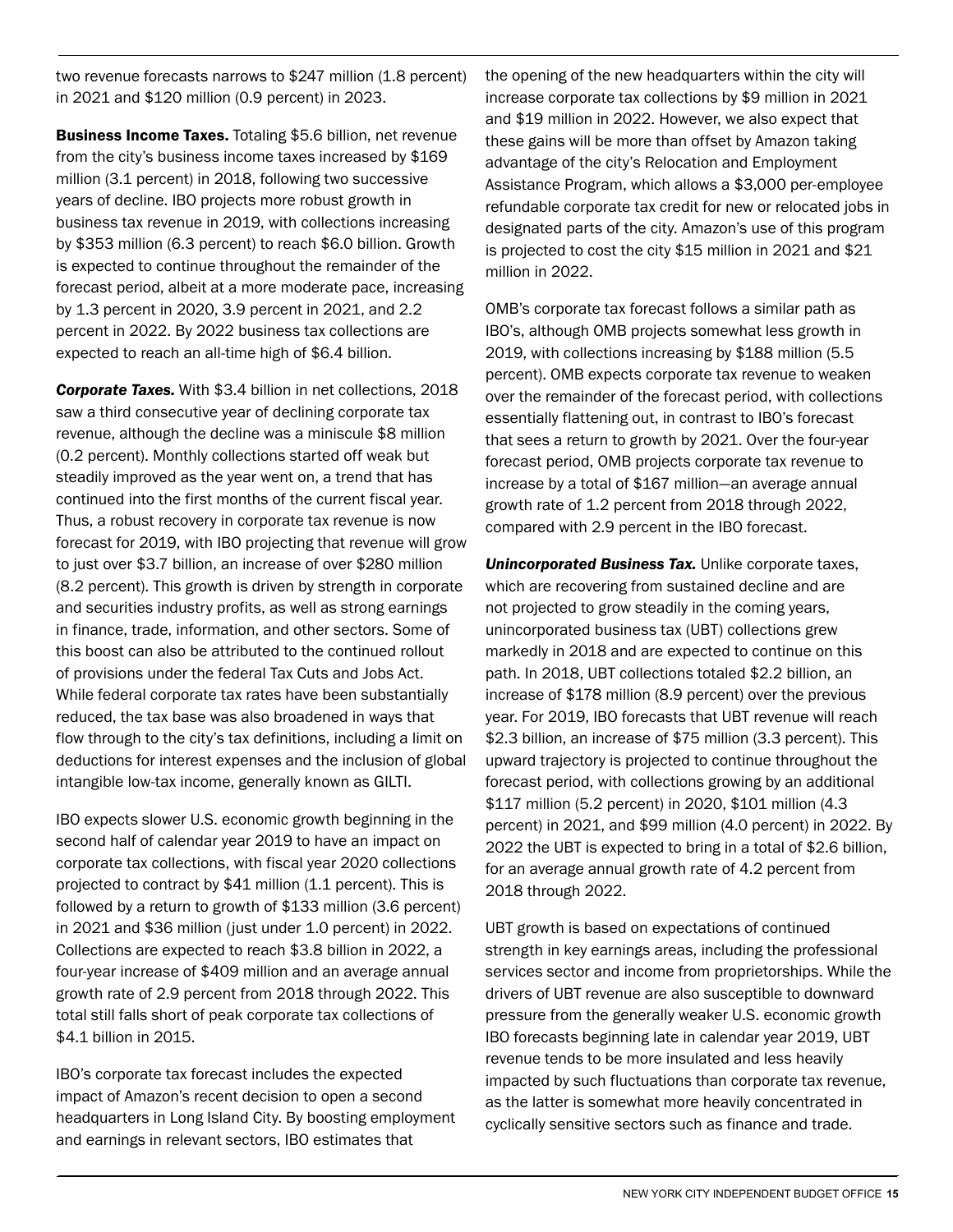The IBO forecast model also identifies a small boost in UBT revenue from the location of the new Amazon headquarters, resulting from additional economic activity generated by the construction process and the relocation of new Amazon employees to the city. IBO estimates that the opening of the new Amazon headquarters will boost UBT revenue by \$1.3 million in 2021 and \$3.0 million in 2022. The addition to UBT receipts from Amazon's presence will grow larger in subsequent years.

Compared with IBO's forecasts, OMB projects slower UBT growth in 2019 at 2.0 percent, but faster growth in 2020 at 6.6 percent. Despite the difference in timing, both projections end up essentially identical in 2020, at \$2.4 billion. Although the two forecasts of UBT growth in 2021 are very similar (roughly 4 percent), OMB expects much slower growth in 2022, a drop-off that IBO does not anticipate. By 2022, OMB projects that UBT will bring in \$2.5 billion, for an average annual growth rate of 3.4 percent from 2018 through 2022.

Sales Tax. The general sales tax is the third largest source of tax revenue for New York City, bringing in almost 13 percent of all tax collections in 2018. Sales tax collections increased a robust 6.1 percent in 2018, and IBO forecasts another strong increase this year (6.7 percent) to yield \$7.9 billion in 2019 sales tax revenue. We expect that growth in sales tax revenue in 2020 will slow to about half of its pace in 2019, with collections rising 3.7 percent to reach \$8.2 billion. Revenue growth over the last two years of the forecast period remains subdued, with increases averaging 3.0 percent projected to yield collections of \$8.7 billion in 2022.

Sales tax revenue is correlated with the share of disposable (after tax) income allocated to purchasing goods and services. The city's Department of Finance estimates that recent changes in the federal income tax code will reduce calendar year 2018 federal tax liability of New York City residents by \$1.4 billion, boosting retail spending in fiscal year 2019. Over the past few years, strong financial markets and—until recently—rising stock prices have also had a positive wealth effect on spending, giving consumers more confidence to purchase goods and services.

IBO expects, however, that weaker growth in income and employment of city residents will dampen increases in retail sales and sales tax collections through 2020. We forecast that disposable income in calendar years 2019 and 2020 will grow by 2.5 percent and 2.4 percent, respectively, which is less than half the 5.6 percent rate of growth in 2018.

Local employment growth, which peaked in 2014, has also been slowing for several years. We expect this trend to continue, with job growth forecast to slow from 1.4 percent this year to 1.2 percent in 2019 and just 0.7 percent in 2020. Diminished growth in employment and disposable income are projected to constrain increases in retail sales and, in turn, the tax revenue that flows from those sales.

We forecast that local employment will continue to grow from calendar year 2019 through the end of the financial plan period, albeit at the modest annual rate of 0.7 percent. Personal income growth dips to 2.5 percent in calendar year 2020 before accelerating again. IBO forecasts that on balance these dynamics will result in sluggish growth in sales tax revenues in fiscal years 2021 and 2022.

The city's sales tax revenue also depends on the purchase of goods and services by domestic and international visitors. IBO expects increases in domestic tourism and business travel to the city will slow over the next few years in line with the projected deceleration of domestic economic growth. International tourism and spending, on the other hand, are projected to grow faster due to the expected depreciation of the U.S. dollar relative to other foreign currencies (as measured by a weighted index of exchange rates) after 2019, partially offsetting the effect of slower growth in domestic tourism.

A key factor in the sales tax revenue forecast is the growth of online sales relative to in-store purchases. While untaxed out-of-state online sales can diminish tax revenue, the U.S. Supreme Court ruling last June in S*outh Dakota v. Wayfair Inc*. will allow states to collect taxes on purchases from outof-state sellers. Prior to the Wayfair decision, New York State had successfully managed to compel Amazon, as well as some other large online retailers, to collect taxes on sales of their own products to New York residents. However, Amazon does not collect taxes on sales when it is merely a "third party" to sales—sales where its website merely facilitates transactions of other sellers who own and ship their own products to the purchaser. (The majority of Amazon sales are now third-party sales.) The state has proposed, but not yet passed, legislation that levies tax on all online transactions, including third-party sales. If passed, taxation of online sales will affect consumers by increasing the final price, but at the same time reduces the competitive disadvantage brick-and-mortar businesses currently face relative to out-of-state online sellers. Given the uncertainty regarding the contours of the state's post-Wayfair legislation, it is not yet clear how much additional city tax revenue will result.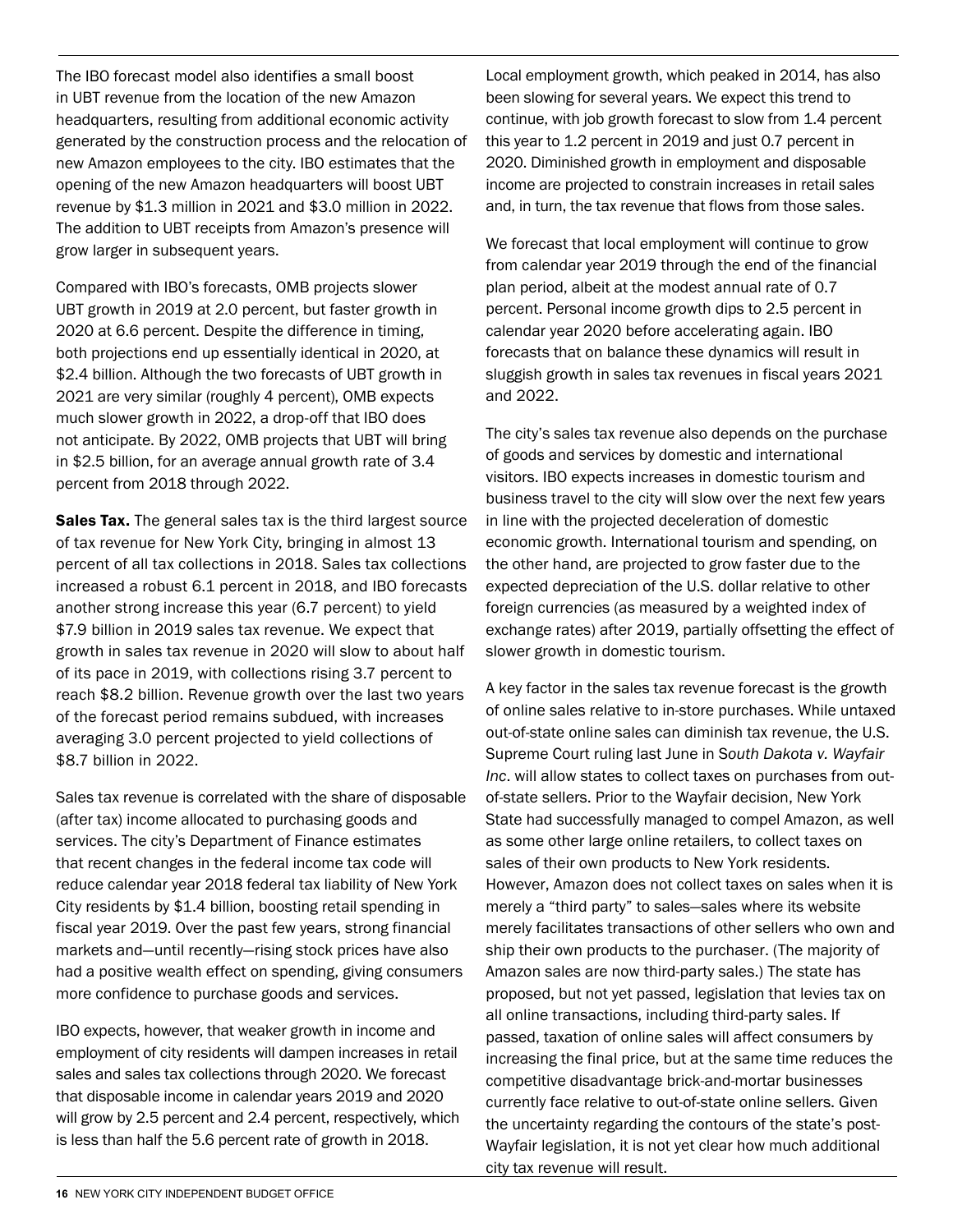IBO's forecast of sales tax revenue exceeds OMB's by \$155 million in the current fiscal year and by \$65 million in 2020. Conversely, OMB projects that sales tax collections will be nearly \$50 million more than IBO expects in each of the last two years of the financial plan period.

**Hotel Tax.** New York City imposes a hotel occupancy tax on hotel stays that consists of a 5.875 percent tax on room charges plus \$2 per room per night. Room charges are also subject to city and New York State general sales taxes. IBO forecasts an increase in hotel occupancy tax this year and in each of the following years, although year-over-year growth is uneven. For the current year, IBO forecasts \$601 million in hotel tax collections, only 0.6 percent greater than 2018 receipts, followed by stronger growth of 3.6 percent to reach \$623 million in 2020. After 2020, hotel tax collections are forecast to remain essentially flat, with a total of \$629 million in hotel tax revenue in 2022.

The minimal increase in hotel tax revenue this year comes after several years of steady and strong revenue growth; from 2014 through 2018, increases in hotel tax collections averaged 2.8 percent a year. One factor constraining revenue growth has been the increase in the supply of competing accommodation services, from the pipeline of new hotels and hotel beds, as well as continued growth of rental platforms like Airbnb. The increased competition has reduced hotel occupancy rates and revenue per room from 2018 to 2019.

IBO projects more rapid increases in hotel occupancy rates and revenue per room in 2020, leading to a \$22 million (3.6 percent) increase in hotel tax collections. International tourism is expected to contribute to this growth. Changes in the U.S. dollar exchange rate, which have slowed growth in international tourist spending in 2019, will be a positive factor contributing to more international visits to the city in 2020, as foreign currencies are projected to strengthen relative to the dollar.

IBO forecasts that hotel tax collections will remain at roughly their 2020 level through the remainder of the financial plan period. Slower U.S. economic growth starting in the middle of 2020 is expected to curtail domestic leisure and business travel to New York City, while international tourism will become more costly as the U.S. dollar appreciates against foreign currencies.

IBO's forecast of cumulative hotel tax revenue over the four years differs from OMB's four-year total by only \$10 million, although the year-to-year variation is somewhat greater. For 2019, IBO's forecast is \$16 million less than OMB's, while our 2020 forecast is \$18 million more than OMB projects.

**Other Revenue.** The city's nontax revenue—a variety of fees, fines, charges, asset sales, interest income, and other miscellaneous revenue—are expected to total \$7.4 billion this year, a drop of \$151 million from 2018. IBO forecasts a further drop of \$381 million to \$7.4 billion in nontax city revenue in 2020, with the decline mostly among miscellaneous revenue. The changes in these revenue sources in 2019 and 2020 are fairly modest by recent standards. The Mayor's November financial plan anticipates little additional change in the total from these revenue sources from 2020 through 2022.

State, federal, and other categorical aid and interfund revenue are the remaining sources among noncity revenue. They are expected to total \$24.8 billion this year, an increase of \$528 million (2.2 percent) over 2018. After dropping by a projected \$415 million in combined noncity funds in 2020, these sources are expected to grow by an average of \$394 million in the two subsequent years. In 2022, the city anticipates \$25.2 billion in noncity revenue.

Federal grants, which are projected to be \$8.0 billion this year but then fall to \$7.5 billion in 2020, are the basic reason that noncity revenue is expected to decrease in 2020. A decrease in Hurricane Sandy assistance from the federal government, from \$402 million in 2019 to \$55 million in 2020, accounts for most of the decline in federal aid. The projected decline is based on the assumption that 2019 Sandy-related federal aid will actually be spent this year and not rolled over into the 2020 budget. Assuming this money is spent as scheduled, the city will have received a total of over \$5 billion from the federal government since 2013 to assist efforts to recover from Hurricane Sandy.

State grants account for \$15.1 billion (65.3 percent) of total noncity revenue in 2019, with about three-quarters of state aid given for education purposes. Most of the state aid growth over the financial plan period is Foundation Aid (the largest category of state education aid), which is expected to increase by 5 percent annually.

#### Fiscal Overview

IBO continues to be cautiously optimistic about New York City's fiscal outlook for the current fiscal year. Despite an anticipation of slower growth in the U.S. economy and lessthan-stellar job gains in the city, IBO projects continued strength in the local economy and growth in city tax collections—thanks largely to the property tax—at rates that exceed planned expenditures. Much of the risk to the city's fiscal condition results from budgetary stresses weighing on the New York City Housing Authority (NYCHA), New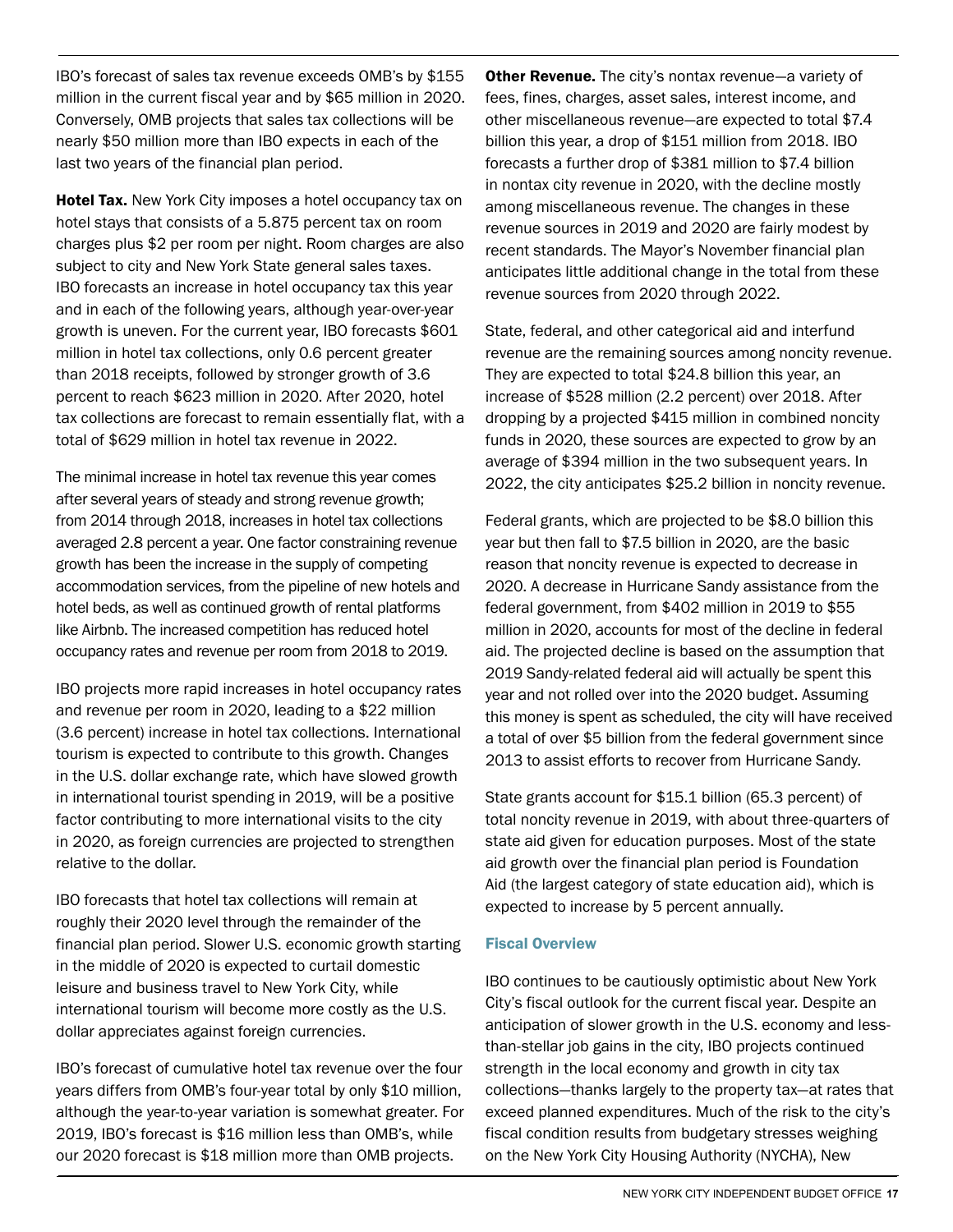York City Health + Hospitals (H+H), and the Metropolitan Transportation Authority (MTA), as well as potential actions at the federal and state level. Given the changing political makeup of Congress, however, the risk of additional federal policy changes that could have adverse impacts on the city's economy or tax base over the next few years has likely diminished.

The framework of the Mayor's November 2018 Financial Plan is similar to that of his recent financial plans. With relatively small budget gaps as a share of total city-funded spending and considerable funding set aside in reserve, the November financial plan continues the trend of unremarkable but conscientious financial planning.

Unlike the prior November plan, which did not assume surplus current-year resources that could be used to pay for some of the next year's expenses, the Mayor's current financial plan includes a surplus of \$520 million in the current year that will be used to prepay 2020 expenses. This stems from the recognition of additional tax revenue in 2019 along with a savings program that provides \$294 million of additional resources in the current year. Over 60 percent of these savings is the result of reductions in planned debt service expenses and fringe benefit adjustments resulting from lower-than-expected city employment and an increase in the federal fringe reimbursement rate, savings that would have occurred without the city having taken any action.

Based on IBO's analysis of the Mayor's plan, we estimate the city will have \$591 million in additional city-generated revenue in the current year, offset by another \$205 million of spending, enough to end the current fiscal year with an additional \$386 million of surplus funds over and above OMB's projection of \$520 million. Assuming the 2019 surplus is used to prepay some of next year's expenditures, and after accounting for \$661 million of additional resources IBO estimates the city will accrue in 2020, we expect next year's budget gap will be just over \$2.1 billion, 3.0 percent of city-funded expenditures.

IBO's 2019 surplus estimate does not include the \$1.38 billion currently allocated for two reserves within the fiscal year 2019 budget—these reserves are currently counted as expenditures but do not support any specific spending needs. If these funds are not used to cover unexpected spending needs or revenue shortfalls in the current year, they will become part of the 2019 surplus, which would close all but \$742 million of the remaining budget gap IBO forecasts for 2020.

We project relatively manageable shortfalls of \$2.82 billion and \$2.20 billion for the last two years of the 2019-2022 financial plan period. These gaps could be substantially reduced through the use of the reserves of \$1.25 billion built into the financial plan each year for 2021 and 2022, assuming the reserves are not needed to fill revenue shortfalls or fund additional spending.

#### **Spending**

IBO projects that under the policies and programs articulated in the Mayor's latest financial plan, total city spending, including state and federal grant-funded programs, will grow from \$90.6 billion this fiscal year to \$95.3 billion next year. Adjusting this year's expenditures for the prepayment of expenses with prior year resources, IBO estimates that spending will grow by 1.2 percent between 2019 and 2020. Similarly, after adjusting for prepayments, we project that total spending over the financial plan period will increase at an average annual rate of 2.0 percent to reach \$100.5 billion in 2022. Looking just at city-funded expenditures and again adjusting for prepayments, we expect spending to grow from \$69.8 billion in 2019 to \$71.4 billion next year and reach \$75.2 billion in 2022, an average increase of 2.5 percent a year.

IBO expects a large share of the \$1.6 billion city-funded spending increase in 2020 under the Mayor's November plan will be agency expenditures resulting from contracted salary increases, although as of now, most of these funds are still budgeted in the citywide labor reserve rather than individual agencies. Looking at agency budgets exclusive of centrally budgeted items such as pensions, health insurance, debt service, and the monies not yet moved from the labor reserve, we project that spending will increase by \$448 million for the Department of Education (DOE), \$87 million at the Department of Homeless Services, \$38 million at the Department of Sanitation, and \$36 million for the Department of Correction. Excluding centrally budgeted spending, city funding for most other city agencies will actually decline between 2019 and 2020 under the Mayor's November plan. As the salary increases under the new contracts take effect, funds will be transferred from the labor reserve into agency budgets. As a result, in future plans IBO expects that the trend will reverse and most agencies will see a year-over-year increase in their budgets, the product of increased salaries resulting from the contract settlements already signed and those expected to be settled in the coming months.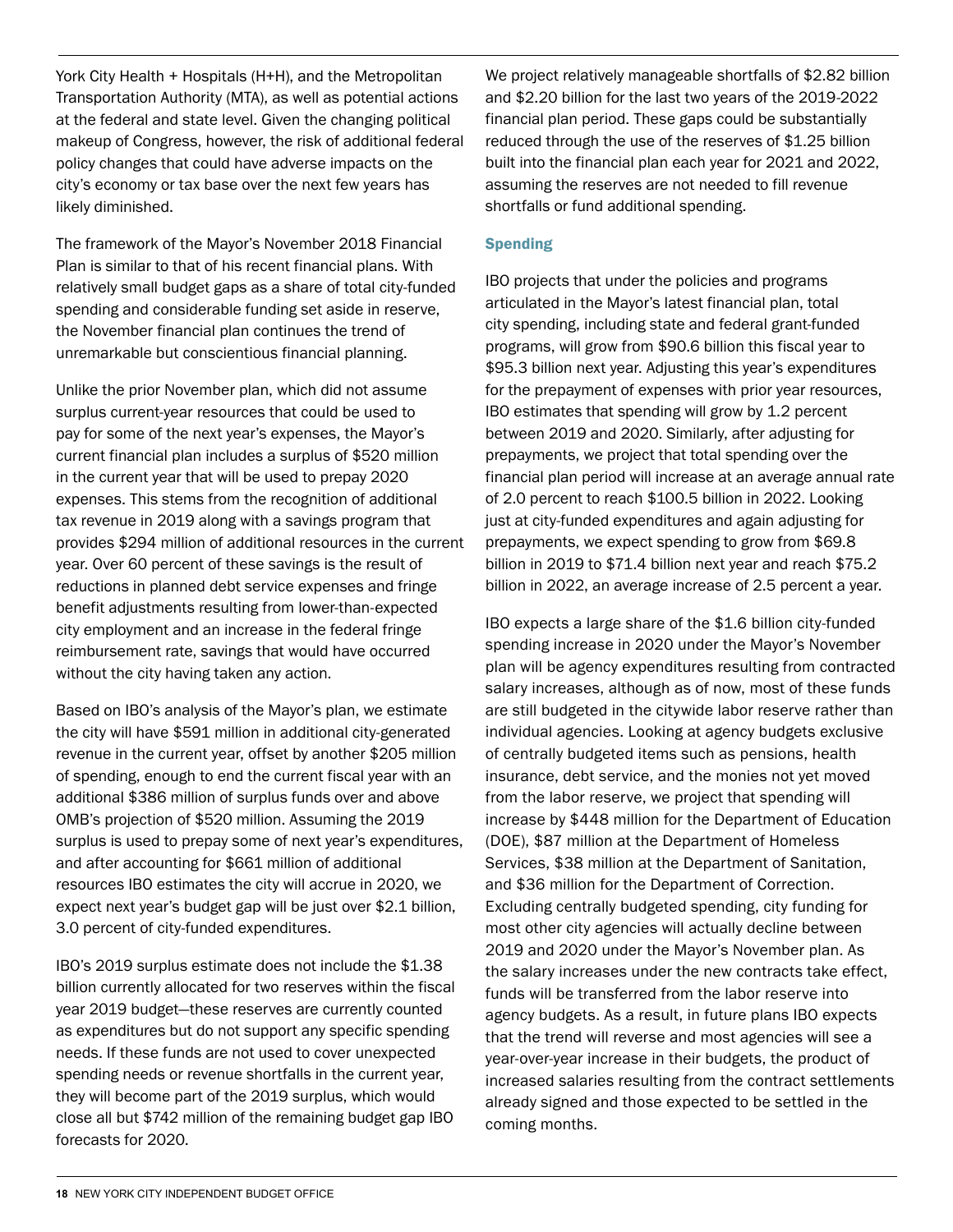| <b>IBO Expenditure Projections</b><br>Dollars in millions |           |           |           |           |                       |
|-----------------------------------------------------------|-----------|-----------|-----------|-----------|-----------------------|
|                                                           | 2019      | 2020      | 2021      | 2022      | <b>Average Change</b> |
| <b>Agency Expenditures</b>                                | \$65,750  | \$65,072  | \$65,839  | \$66,519  | $0.3%*$               |
| <b>Fringe Benefits</b>                                    | 10,325    | 11,377    | 11,815    | 12,485    | $5.5%*$               |
| Labor Reserve                                             | 1,444     | 1,785     | 2,258     | 1,698     | n/a                   |
| <b>Total Agency Expenditures</b>                          | \$77,519  | \$78,234  | \$79,912  | \$80,702  | $1.1%$ *              |
| <b>Other Expenditures</b>                                 |           |           |           |           |                       |
| <b>Debt Service</b>                                       | \$3,210   | \$6,835   | \$7,680   | \$8,386   | $7.4\%*$              |
| Pensions                                                  | 9,850     | 9,951     | 10,418    | 10,864    | 3.3%                  |
| <b>Judgments and Claims</b>                               | 697       | 712       | 727       | 742       | 2.1%                  |
| <b>General Reserve</b>                                    | 1,125     | 1,000     | 1,000     | 1,000     | n/a                   |
| <b>Capital Stabilization Reserve</b>                      | 250       | 250       | 250       | 250       | n/a                   |
| <b>Expenditure Adjustments</b>                            | ٠         | 119       | 216       | 320       | n/a                   |
| <b>Subtotal</b>                                           | 92,651    | 97,101    | 100,203   | 102,264   | $1.9%*$               |
| Less: Intra-City Expenditures                             | \$(2,074) | \$(1,804) | \$(1,805) | \$(1,803) |                       |
| <b>TOTAL EXPENDITURES</b>                                 | 90,577    | 95,297    | 98,397    | 100,461   | $2.0\%*$              |
|                                                           |           |           |           |           |                       |

NOTES: \*Represents the annual average change after adjusting for prepayments, subsidies and debt defeasances. Expenditure adjustments include energy, lease, and nonlabor inflation adjustments. Figures may not add due to rounding. Average annual change 2019 through 2022.

*New York City Independent Budget Office*

**Sources of Spending Growth.** The November financial plan includes approximately \$1 billion of additional city-funded spending in 2019 above the level set when the budget was adopted in June. Nearly all of the growth in spending is the result of increases to the labor reserve to fund the 2017 through 2021 round of contract settlements. The city's settlement of its labor contract with District Council 37 (DC 37) in June, a 44-month contract that provides a total of 7.42 percent compounded wage increases—2.0 percent for the first 12 months, 2.25 percent for the next 13 months, and 3.0 percent for the remaining 19 months—sets the wage increase pattern for the remaining city unions. In order to fund this pattern the city added an additional \$427 million in 2019, \$1.0 billion in 2020, \$1.6 billion in 2021 and \$2.1 billion in 2022 over and above what was already in the labor reserve.

The city, working in cooperation with the municipal labor unions, expects to partly offset these additional labor costs with \$1.7 billion in health savings over the course of the financial plan period. Some of the savings will be achieved through capping annual health care expense increases while the remainder will be the result of a number of measures to be determined by a tripartite committee comprised of city and union representatives.

Soon after DC 37 settled its contract with the city, the United Federation of Teachers (UFT) adopted its contract for the 2017-2021 period. While the UFT settlement was in line with the previous DC 37 settlement, it included an additional cost for salary differentials for hard-tostaff positions in certain city schools. At the time the contract was settled, the city assumed that the cost of this differential would be included in funding already allocated within the DOE's budget. IBO estimates that DOE school budgets do not have sufficient slack to fully implement this differential payment program and that the DOE will require additional city funding not already allocated within its budget. Based on the limited information made available, IBO is unable to estimate the number of positions actually affected and therefore the ultimate cost of the program.

*Increased Federal & State-Funded Spending.* Much of the 2019 spending growth in the November plan identified by IBO results from the recognition of additional noncity funding. IBO estimates that 2019 noncity funding will increase by \$138 million of state funds and \$442 million of federal funds above the amounts allocated in the plan adopted in June. This deferred recognition of state and federal funding is consistent with the city's practice of waiting until some grants are received before adding the spending to the budget. An additional \$120 million in other categorical funding brings the 2019 noncity funded increase to over \$701 million since the budget was adopted in June.

*Fringe Benefits, Debt Service Spending.* Spending growth over the plan period is focused on a few areas within the budget, particularly in the costs of fringe benefits and debt service. The increase in the cost of providing fringe benefits for city employees and retirees, including health insurance costs, is the single largest area of spending growth across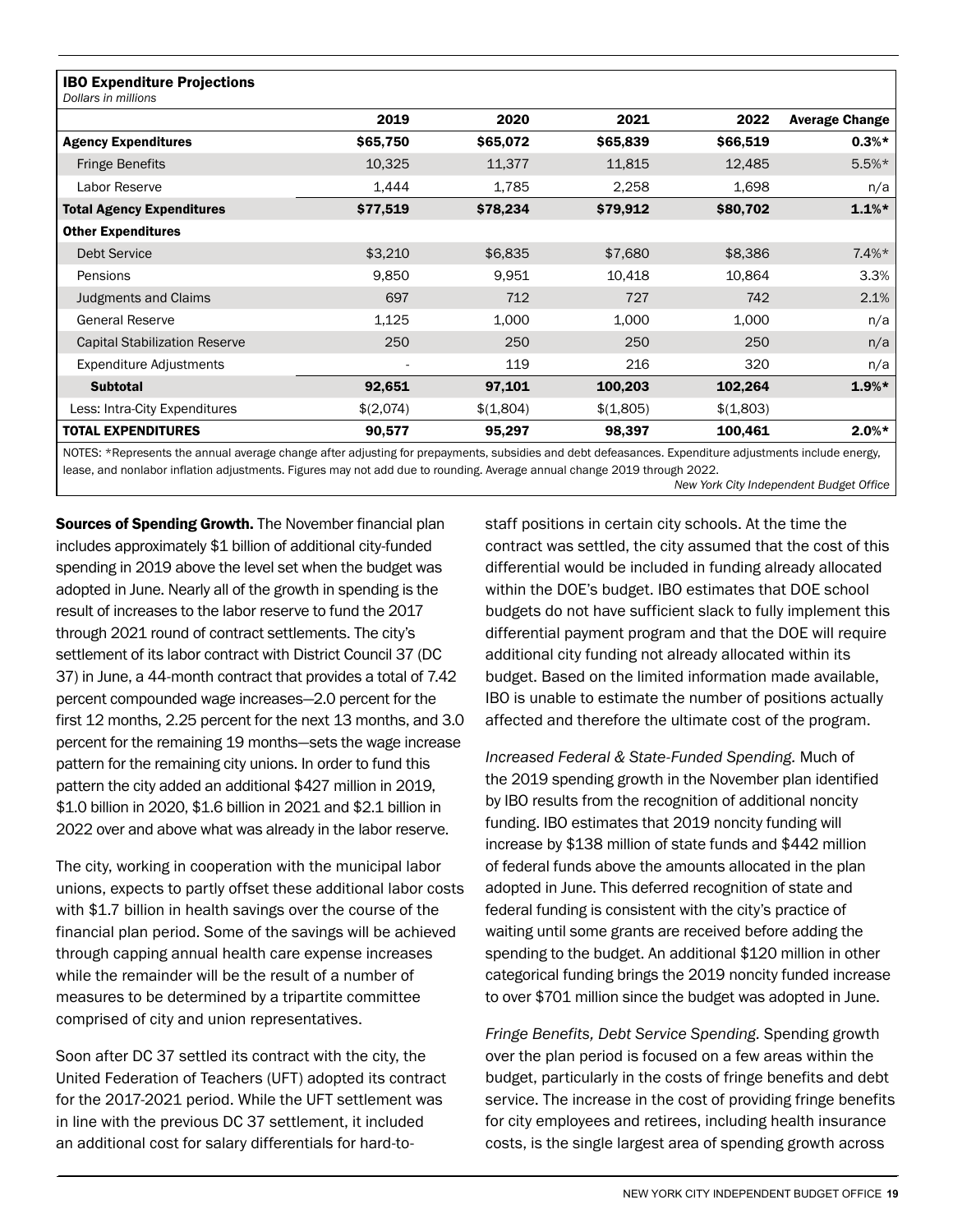#### Pricing Differences Between IBO and the de Blasio Administration Items that Affect the Gap

|                                      | 2019     | 2020                     | 2021           | 2022        |
|--------------------------------------|----------|--------------------------|----------------|-------------|
| Gaps as Estimated by the Mayor       | \$-      | ( \$3, 179)              | ( \$3,535)     | ( \$3,361)  |
| <b>Revenue</b>                       |          |                          |                |             |
| <b>Taxes</b>                         |          |                          |                |             |
| Property                             | \$109    | \$338                    | \$530          | \$1,074     |
| Personal Income                      | 156      | 404                      | 247            | 120         |
| <b>General Sales</b>                 | 155      | 65                       | (49)           | (48)        |
| <b>General Corporation</b>           | 93       | 71                       | 170            | 243         |
| <b>Unincorporated Business</b>       | 30       | $\overline{\phantom{a}}$ | 5              | 81          |
| <b>Real Property Transfer</b>        | 9        | 47                       | 48             | 44          |
| Mortgage Recording                   | 9        | 41                       | 81             | 73          |
| Utility                              | 22       | 15                       | (1)            | (6)         |
| <b>Hotel Occupancy</b>               | (16)     | 18                       | 9              | (1)         |
| <b>Commercial Rent</b>               | (8)      | 1                        | $\overline{7}$ | 3           |
| Cigarette                            |          |                          |                |             |
| <b>Other Taxes and Audits</b>        |          |                          |                |             |
| <b>Total Taxes</b>                   | \$558    | \$1,000                  | \$1,046        | \$1,586     |
| <b>STaR Reimbursement</b>            |          |                          |                |             |
| Misc. Revenue                        | 33       | 39                       | 38             | 38          |
| <b>TOTAL REVENUE</b>                 | \$591    | \$1,039                  | \$1,084        | \$1,624     |
| <b>Expenditures</b>                  |          |                          |                |             |
| <b>Debt Service</b>                  | \$52     |                          |                |             |
| Fringe Benefits:                     |          |                          |                |             |
| <b>Health Insurance-Education</b>    |          | 15                       | 33             | 27          |
| Health Insurance-City University     |          | 1                        | 1              | $\mathbf 1$ |
| Health Insurance-All Other Agencies  |          | 26                       | 52             | 42          |
| Education                            | (25)     | (24)                     | (21)           | (21)        |
| Fire                                 | (50)     | (50)                     | (50)           | (50)        |
| Police                               | (75)     | (50)                     | (50)           | (50)        |
| Correction                           |          |                          |                |             |
| <b>Homeless Services</b>             | (138)    | (216)                    | (216)          | (217)       |
| <b>Public Assistance</b>             | 41       | 42                       | 42             | 42          |
| Parks                                | (10)     | (18)                     | (19)           | (20)        |
| Sanitation                           | 16       | (7)                      | (46)           | (75)        |
| Housing                              |          | (11)                     | (13)           | (13)        |
| Campaign Finance Board               |          |                          |                | (40)        |
| <b>Board of Elections</b>            | (15)     | (30)                     | (30)           | (30)        |
| <b>Small Business Services</b>       |          | (55)                     | (57)           | (57)        |
| <b>TOTAL EXPENDITURES</b>            | ( \$205) | ( \$378)                 | ( \$373)       | ( \$461)    |
| <b>TOTAL IBO PRICING DIFFERENCES</b> | \$386    | \$661                    | \$711          | \$1,163     |
| IBO Prepayment Adjustment 2019/2020  | (386)    | 386                      |                |             |
| IBO SURPLUS/(GAP) PROJECTIONS        |          | ( \$2,132)               | ( \$2,823)     | ( \$2,198)  |

*New York City Independent Budget Office*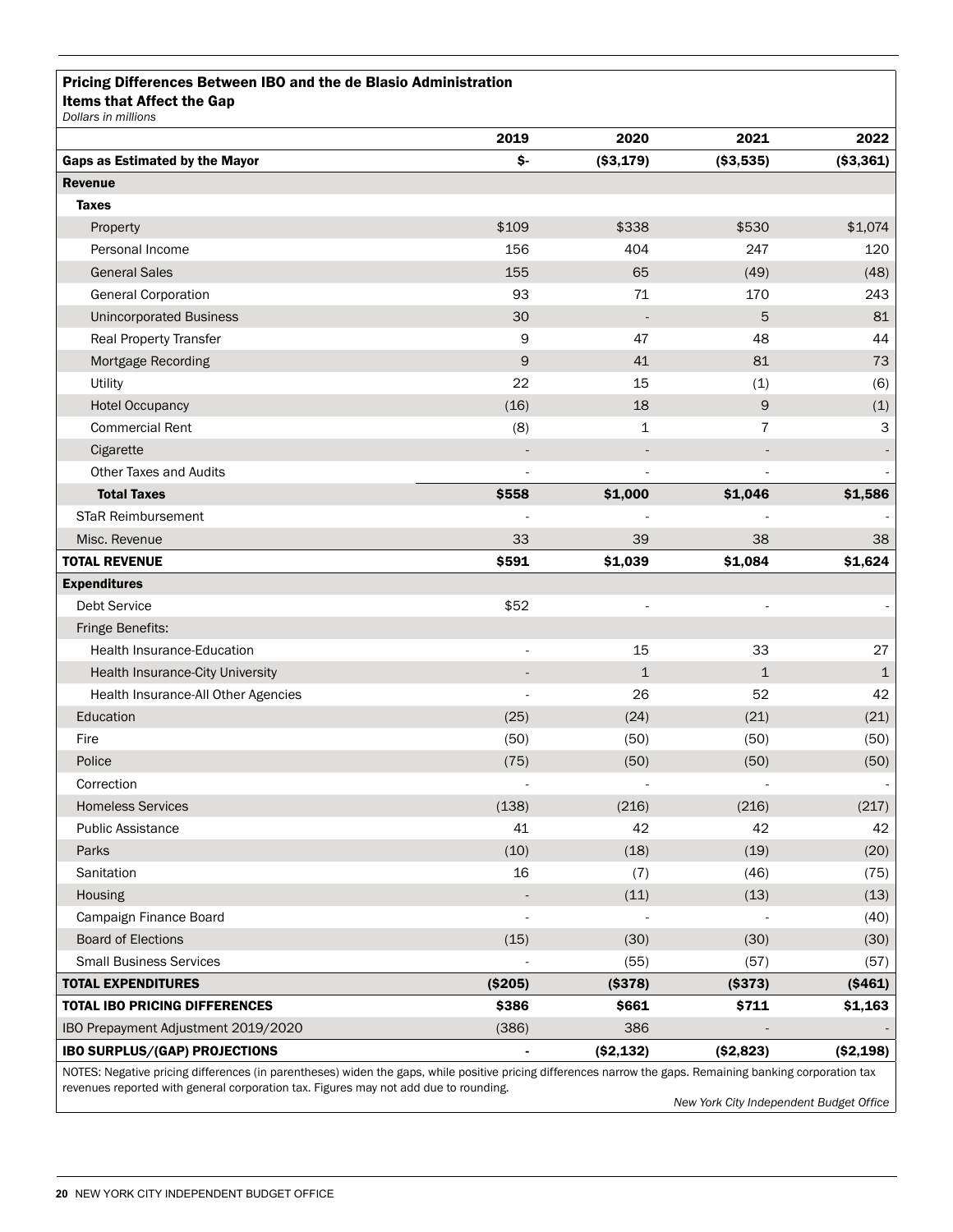the plan period. From 2019 through 2022 these costs are estimated to increase from approximately \$10.6 billion to over \$12.5 billion, an annual growth rate of 5.5 percent. IBO estimates that health care costs, by far the biggest component of fringe benefits, will grow at a rate of 6.8 percent during the same period, from \$6.7 billion in 2019 to \$8.1 billion in 2022.

Although the cost of debt service—payment of principal and interest on the funds the city borrows to finance capital projects—is currently lower than estimated when this year's budget was adopted last spring, over the course of the financial plan IBO expects debt service to rise substantially as the city issues additional debt to finance its capital program. After adjustment for prepayments, debt service is projected to grow at an average annual rate of 7.4 percent, from \$6.8 billion this year to \$8.4 billion in 2022, an increase of \$1.6 billion.

*Pension Spending.* Pension costs, which are often cited as a primary driver of expenditure growth, are estimated to increase from \$9.9 billion in 2019 to \$10.9 billion by 2022, an average growth rate of 3.3 percent. The current rate of growth in pension costs is greater than at this time last year, with the increase primarily attributable to the recent contract settlements. The November plan includes an additional \$1.1 billion for pension costs across the plan period. These funds were transferred from the labor reserve to cover the pension costs associated with the salary increases included in the settlements. The additional expenditures are partly offset by a \$300 million reduction over the plan period resulting from higherthan-assumed returns on pension fund investments in 2018. Excluding the pension increases attributable to the recent contract settlements, annual growth in city-funded pension expenditures over the plan period would have been 1.2 percent.

Spending Re-estimates. IBO's estimates of some components of city-funded spending differ from those presented by the Mayor in the November plan, with some elements higher and others lower. Because the total amount under-budgeted exceeds the sum over-budgeted, IBO projects that city-funded spending will be about \$205 million greater than projected by the Mayor in the current year and \$363 million more in 2020. In the subsequent years of the financial plan period, we expect city-funded expenditures to exceed the Mayor's estimates by \$373 million in 2021 and \$461 million in 2022.

Areas where IBO projects less-than-budgeted spending:

*Debt Service Savings*. Although the de Blasio Administration reduced its forecast for 2019 debt service costs by \$168 million in the November plan, we estimate that this year's cost of debt service will be \$52 million below the Mayor's revised projections. Even with interest rates increasing, the de Blasio Administration's 2019 variable rate bond interest assumptions—3.53 percent for tax-exempt bonds—remain well above today's interest rates. IBO's projection of debt service savings are based on conservative estimates of current year variable interest rates using historical data and forecasts from financial institutions.

*Health Care Cost Re-Estimates.* The Mayor's November plan includes \$6.4 billion for the city's provision of health care for current and retired city employees in 2019, rising to \$8.6 billion in 2022. Increases in the cost of providing health care benefits to city employees and retirees is one of the principal drivers of increased city spending over the plan period. Based on historical increases in health care costs and federal forecasts, IBO's estimates of health care spending over the financial plan period are slightly lower than the Mayor projects. Although our estimate of city spending on health insurance in 2019 is the same as the de Blasio Administration's, we expect these costs to be lower than presented in the November plan by \$42 million in 2020, \$86 million in 2021, and \$70 million in 2022.

*Public Assistance Spending.* IBO expects that city-funded spending on cash assistance for the poor will be lower than projected by the de Blasio Administration. Based upon the city's recent public assistance rolls, IBO estimates cityfunded public assistance will be lower than OMB estimates by \$41 million in 2019 and \$42 million in each year from 2020 through 2022. In addition we project that state and federal funds for public assistance will be \$93 million lower than OMB estimates in 2019 and \$102 million lower in each year from 2020 through 2022.

Areas where IBO projects greater-than-budgeted spending:

*Homeless Services.* The cost of homeless services presents the most notable difference between the two forecasts, with IBO projecting an additional need of \$138 million in city funds in the current year, rising to \$217 million by 2022. The primary factor behind IBO's forecast of greater city costs for homeless services is our estimate of federal funding for family shelters. In the past few years the city has consistently received less federal funding than OMB has expected. IBO's estimates assume that the ratio of funding among the city, state, and federal governments will closely mirror that of recent years. As a result we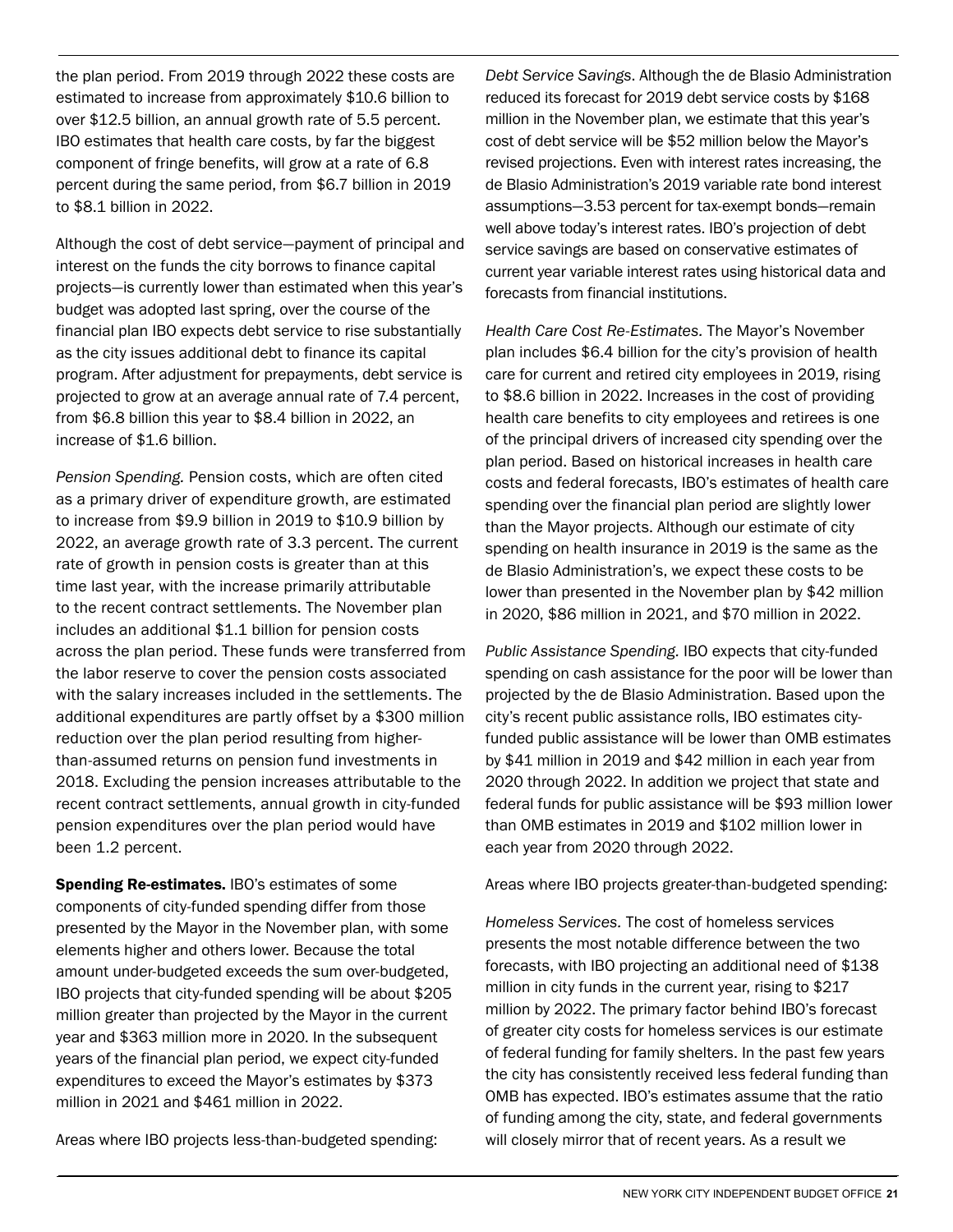project approximately \$100 million less federal funding for family shelters than OMB in each year of the financial plan and assume that the shortfall will be remedied with an increase in city funding.

Additionally, the single adult homeless population has continued to grow steadily in recent years, a trend we assume will continue over the plan period. IBO estimates that continued increases in the single adult homeless population will cost the city an additional \$38 million in 2019, rising to roughly \$111 million a year in 2020 through 2022.

*Uniformed Overtime.* As in past years, we expect overtime costs for the police and fire departments will be higher than estimated in the Mayor's plan. Based on recent historical overtime usage in both departments, IBO anticipates that overtime costs for the police department will exceed the current plan by \$75 million in 2019 and \$50 million each year from 2020 through 2022. Similarly, we estimate that the city will spend an additional \$50 million each year from 2019 through 2022 on fire department overtime costs.

*Department of Education.* IBO estimates that the city will need to provide an additional \$25 million in the current year, \$24 million in 2020, and \$21 million in 2021 and 2022 for charter school lease expenses. The de Blasio Administration based its estimate of state aid for charter school leases on the assumption that once the city reaches \$40 million in cumulative allowable charter school lease expenditures since 2015 (the year the state requirement that the city pay for charter schools' leases in private space took effect), it will receive 60 percent reimbursement from the state for lease expenses incurred. In contrast, IBO expects that the state will actually only reimburse 60 percent of the portion of allowable city charter school lease expenditures that exceeds \$40 million in any given year.

*Small Business Services.* IBO believes that the Mayor has underestimated the Department of Small Business Services (SBS) budget in the out-years of the financial plan. As a result, we have increased city-funded expenditures for SBS by \$55 million in 2020 and \$57 million in both 2021 and 2022. IBO's estimate of higher costs is primarily the result of the city not accounting for funding of the NYC Bus Program beyond the current year of the plan. The program, established in 2014, provides funds to reverse significant wage cuts for certain school bus drivers, attendants, dispatchers, and mechanics. Initially the grant was for one year and capped at \$42 million, but funding has been allocated every year since its implementation.

The November plan includes funding for the program in 2019, but not for the remainder of the plan period. On the expectation that these payments will continue, IBO assumes the agency will need an additional \$42 million each year from 2020 through 2022.

Similarly, SBS's financial plan does not include funding past the current year for several programs that have been funded annually in past budgets. IBO assumes that SBS will need an additional \$15.1 million in each year from 2020 through 2022 for the programs to continue.

*Board of Elections and Campaign Finance Board.* IBO estimates that the city will spend \$15 million more-thanbudgeted in 2019 and \$30 million more each of the remaining years of the financial plan period for the Board of Elections (BOE). The current year increase in the Board of Elections' budget is the result of the need for a citywide special election for Public Advocate, while increases over the remainder of the plan period were made to bring BOE's budget into line with recent levels of spending. In addition, IBO projects that the Campaign Finance Board (CFB) will spend \$40 million more than budgeted for 2022, the year of the next citywide elections, including the election of a new mayor. IBO's re-estimate of CFB spending for 2022 are generally in line with expenditures in 2014, the last citywide election cycle without an incumbent mayor running for re-election.

*Other Cost Increases.* IBO estimates that the Department of Sanitation will spend \$16 million less city funds in the current fiscal year but will require an additional \$7 million in 2020, \$46 million in 2021, and \$75 million in 2022. Although we project that the cost of closing the Fresh Kills Landfill will be lower than expected, these savings will be more than offset from 2020 through 2022 by higher costs for personnel and for nonpersonnel costs of waste prevention and recycling.

IBO estimates that the parks department will require additional city funding in each year of the plan period. Assuming that agency expenditures in such areas as auto maintenance, funding for the city facilities managed by the Wildlife Conservation Society, and human resources will be similar to their average levels in recent years, the parks department will require an additional \$10 million in 2019, increasing to \$20 million by 2022.

We estimate that additional city funds totaling \$11 million in 2020 and \$13 million a year in 2021 and 2022 will be needed at the Department of Housing Preservation and Development. These additional costs are primarily the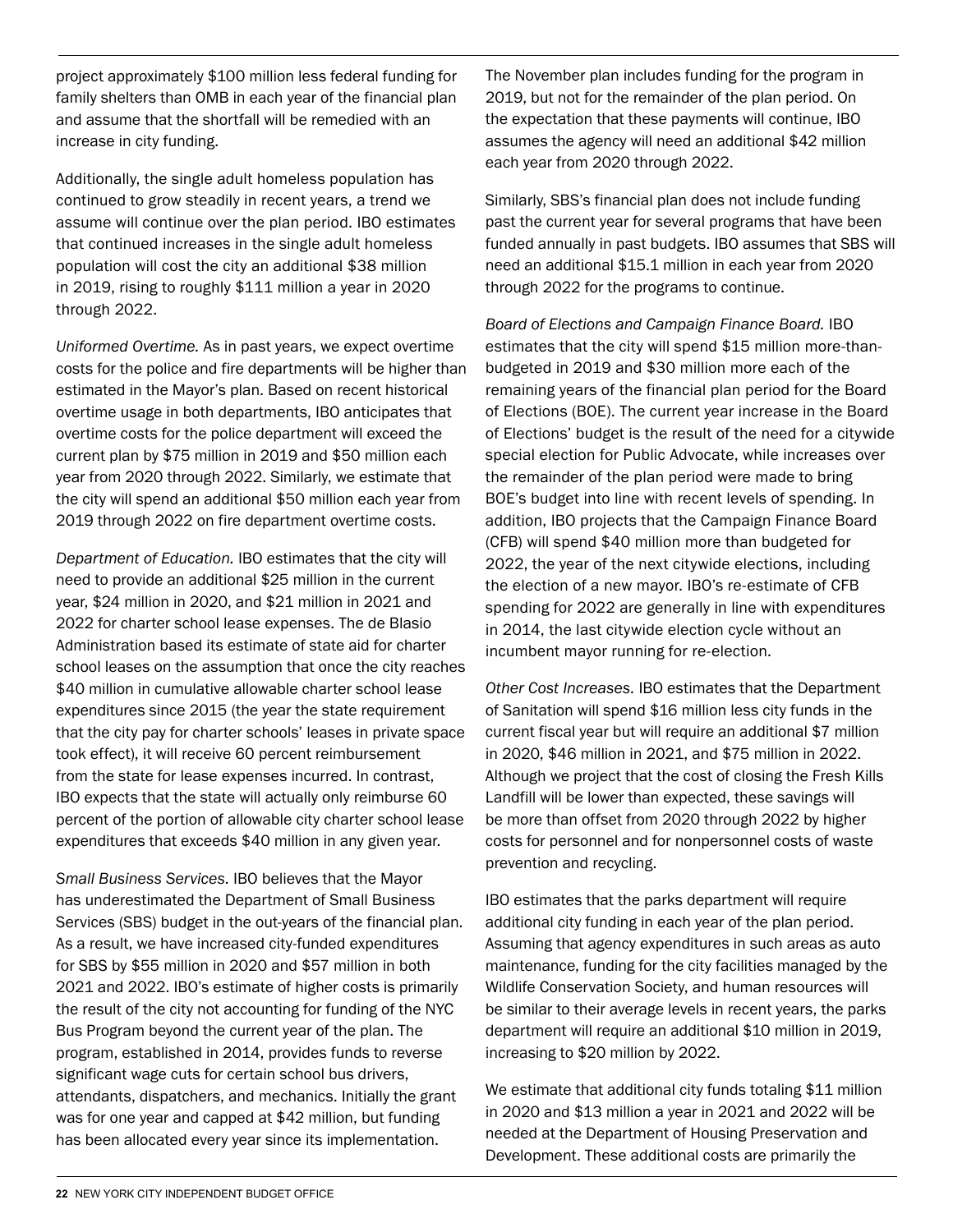result of the de Blasio Administration not funding a number of current initiatives and programs it has funded routinely in the past that IBO assumes the agency will continue to fund in the future. These include, for example, emergency housing services for residents displaced when a building becomes uninhabitable.

**Pressure Points.** The November 2018 Financial Plan contains fewer risks than most of the recent financial plans. Some of the most serious risks in recent financial plans are largely resolved, most notably budgeting for the cost of labor settlements, assuming all of the city's municipal labor unions follow the pattern established in the city's contract with DC 37. These settlements, coupled with recent changes to the political landscape in Washington, have reduced a good deal of the uncertainty surrounding the city budget.

*New York City Housing Authority.* Yet despite these changes there still remain a number of areas of concern and potential budgetary uncertainty. The city's public housing stock, under management of the New York City Housing Authority, continues to deteriorate. NYCHA estimates that its housing portfolio currently has \$32 billion of criticalneeds capital upgrades to be completed over the next five years and a total capital need of \$45 billion to bring all NYCHA properties into a state of good repair over the next 20 years. While the majority of NYCHA funding has traditionally been an obligation of the federal government, in recent years the share of the agency's capital plan funded by Washington has diminished. In the city's current plan the city is providing a total of \$2.4 billion, slightly under half of NYCHA's \$5.3 billion capital plan for the four years; notably the authority's capital plan covers less than 17 percent of what the agency has identified as its critical capital needs. The city may need to greatly increase its capital contribution to NYCHA in order to prevent further decline of the city's public housing stock.

In addition to handling NYCHA's longer-term capital needs, the city must resolve emergency issues at NYCHA related to mold and lead paint remediation, heating outages, and broken elevators. As a result of legal action taken against the city by the federal government, the de Blasio Administration agreed to the terms of a consent decree that placed NYCHA under a federal monitor and required the city to provide \$1.2 billion in additional capital funding to complete these emergency projects. A recent judicial decision invalidated the consent decree and the city and federal government are now negotiating the terms of a new settlement. While the judge's approval is not necessarily contingent on additional funding, there is still the risk that the final consent decree could cost

the city hundreds of millions of dollars more than what the city had previously agreed to.

*Metropolitan Transportation Authority.* Additional pressure on the city's financial plan emanates from the potential costs related to repair and improvement of the MTA's subway and bus system. Earlier this year the Mayor agreed to provide half the \$856 million cost of an emergency Subway Action Plan aimed at stabilizing the city's deteriorating subway system; the state is providing the other half of the funds. The city is also slated to contribute \$2.7 billion of the \$17.1 billion of capital spending on subways and buses the MTA budgets in its current capital plan. This funding is likely not adequate to account for all of the system's critical needs, however. It has been estimated that it could cost \$40 billion or more to properly modernize the city's subway system over the next decade.

*NYC Health + Hospitals.* The survival of the Affordable Care Act so far, coupled with a two-year delay of cuts to the federal Disproportionate Share Hospitals program, has provided some fiscal relief for NYC Health + Hospital system. The public hospital system still faces substantial financial challenges, however. The current H+H financial plan projects budget short-falls of over \$156 million in 2018 increasing to \$1.8 billion in 2022. H+H's most recent plan to close the gaps relies on existing Medicaid programs and revenue growing initiatives in the near-term, but in the out-years the plan relies almost exclusively on growth in health insurance payments and increased utilization. These revenue enhancements are paired with savings initiatives focused mainly on reductions of the agency's headcount. But H+H has already made multiple rounds of cuts and further reductions could undermine the goal of encouraging more patients to choose H+H facilities if wait times increase or services are eliminated. This makes it likely the city will face pressure to provide additional funding.

#### In Reserve

The Mayor and the City Council continue to place substantial funds into reserve that would be available to help balance the budget in the face of either a sharp drop in revenue or the need for unexpected spending. The November plan includes \$1.38 billion in reserve funds for 2019—dollars budgeted as expenses but not attached to any specific budget function. If the funds go unused, as they have in the Mayor's prior budget plans, they then become part of the surplus and would be used to offset the shortfall projected for 2020. The financial plan also